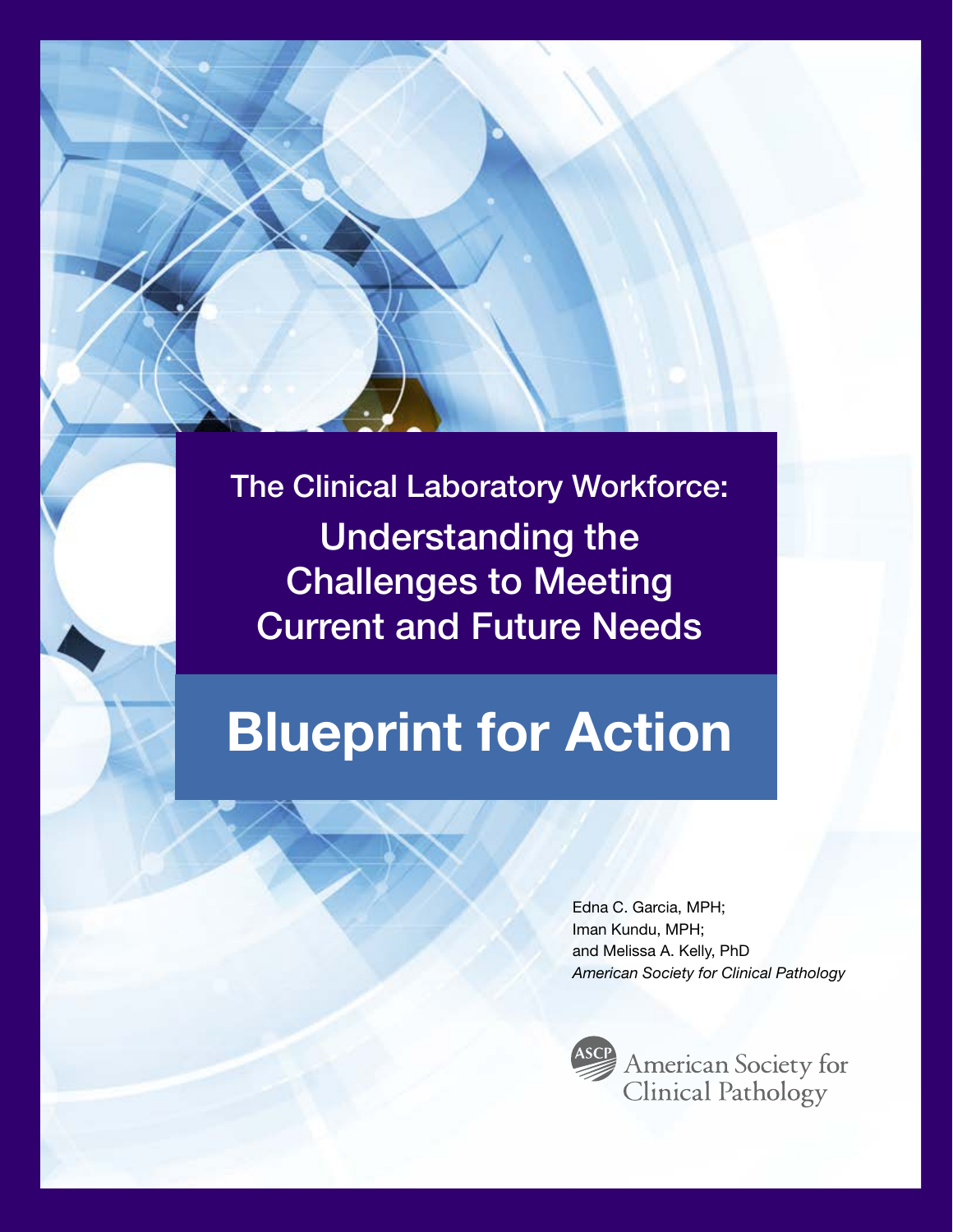| Recommendation 1: Encourage interest in clinical laboratory career education and training by exposing |  |
|-------------------------------------------------------------------------------------------------------|--|
| Recommendation 2: Promote visibility of the clinical laboratory occupations in high school, college   |  |
|                                                                                                       |  |
|                                                                                                       |  |
| Aim 2: Expand and improve workforce recruitment and retention of laboratory professionals 14          |  |
| Recommendation 5: Refine recruitment strategies to find qualified laboratory professionals 14         |  |
| Recommendation 6: Encourage professional development and promote job satisfaction 15                  |  |
|                                                                                                       |  |
| Aim 3: Continually increase the diversity and inclusion of the clinical laboratory workforce  18      |  |
|                                                                                                       |  |
| Recommendation 9 Encourage employer efforts to increase workforce diversity. 20                       |  |
|                                                                                                       |  |
| Recommendation 10: Develop a nationwide coalition and campaign for action that would support the      |  |
|                                                                                                       |  |
| Recommendation 12: Secure funding to implement blueprint recommendations21                            |  |
|                                                                                                       |  |
|                                                                                                       |  |
|                                                                                                       |  |
|                                                                                                       |  |
|                                                                                                       |  |
|                                                                                                       |  |
|                                                                                                       |  |

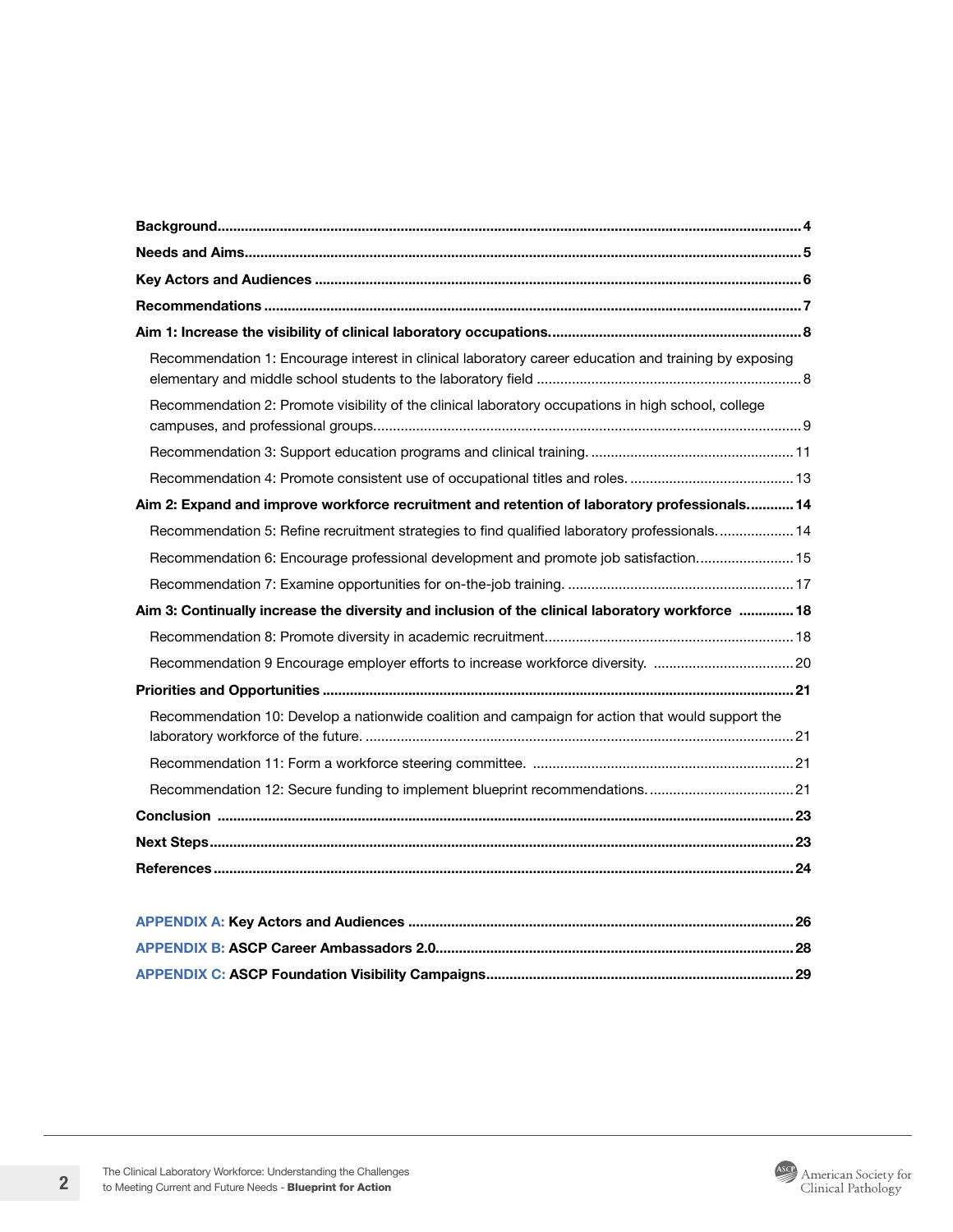

Given the essential role of the laboratory workforce in the healthcare system, it is especially important both to understand the factors contributing to the challenges that affect the current supply of and pathways into clinical laboratory professions, as well as to determine how to address them. This document provides a synopsis of the challenges and barriers identified in the study, *[Clinical](https://ascpcdn.s3.amazonaws.com/static/ISTP/Siemens_Clinical+Laboratory+Workforce_Brochure_042721.pdf) [Laboratory Workforce: Understanding the Challenges](https://ascpcdn.s3.amazonaws.com/static/ISTP/Siemens_Clinical+Laboratory+Workforce_Brochure_042721.pdf)  [to Meeting Current and Future Needs](https://ascpcdn.s3.amazonaws.com/static/ISTP/Siemens_Clinical+Laboratory+Workforce_Brochure_042721.pdf),*1 and outlines a blueprint of potential interventions to strengthen the clinical laboratory professional workforce.

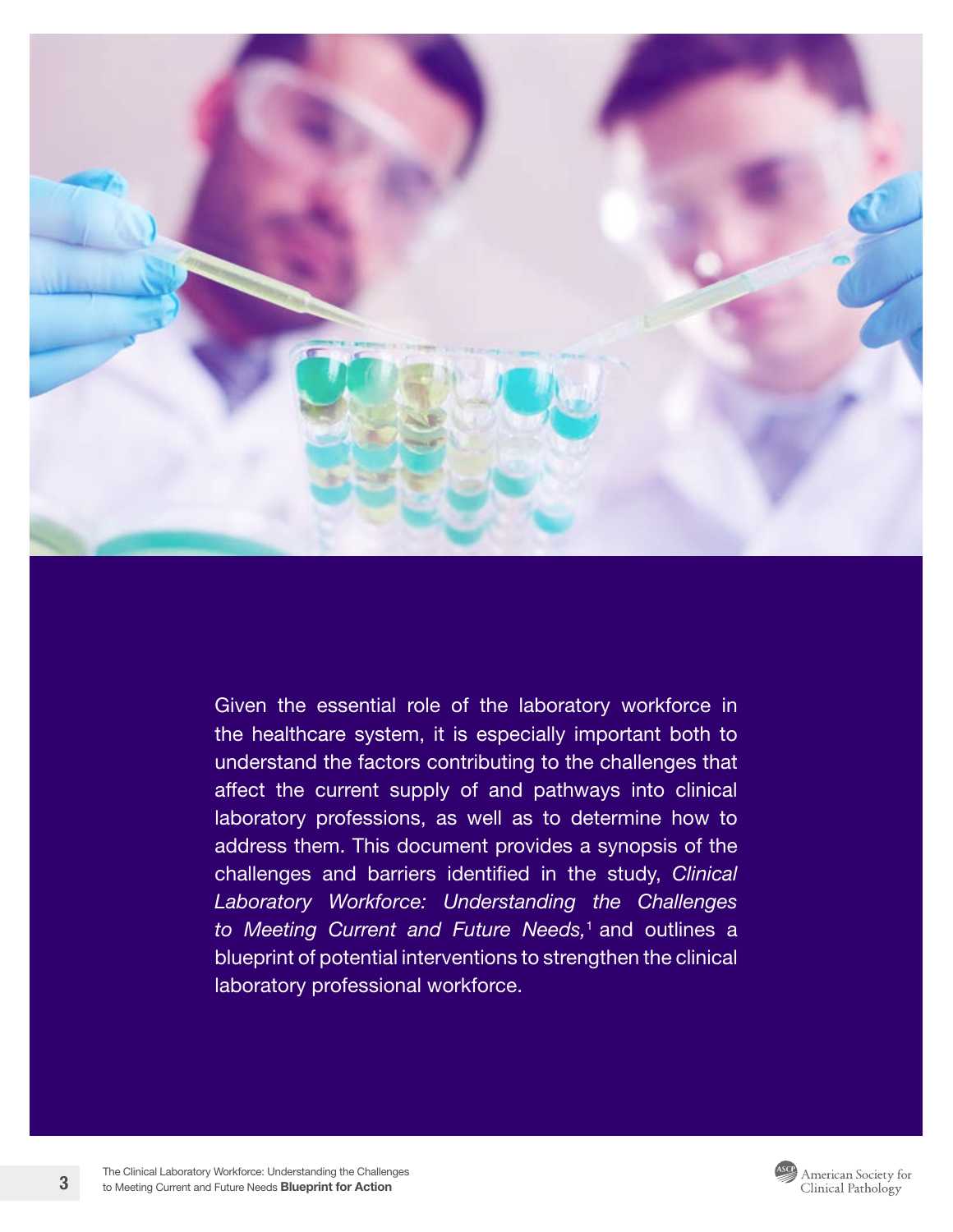# <span id="page-3-0"></span>BACKGROUND

There have been ongoing concerns for decades about the supply of clinical laboratory personnel.<sup>2</sup> Although the workforce is varied in terms of roles and professions, the types of tasks they perform, the types of qualifications needed, and the level of educational experience required to enter the field, many common challenges face the current state and future of the field. The challenges include a declining number of accredited education programs and the resulting decline in the number of students entering these programs, shortages of qualified personnel, and increased demands due to vacancy rates, testing volumes, task automation, and limited opportunities for career and wage progression. For example, medical laboratory technicians, phlebotomists, and histotechnicians, which comprised approximately 30% of the respondents of the ASCP 2019 Wage Survey<sup>3</sup>, had some of the highest vacancy rates found by the ASCP 2018 Vacancy Survey.<sup>2</sup> These rates reflect the challenge of finding new, qualified personnel to fill vacant positions, as well as retaining personnel in existing, critical roles. Also affecting the demand is the use of more complex testing, which necessitates more specialized staff.

The need for greater diversity (including gender, race, and ethnicity) is another challenge to be addressed to strengthen the pathways into the field. Ensuring diversity within the healthcare workforce, across the skills spectrum and career stages, has been a national priority.<sup>4,5</sup> Additional work to increase the diversity of the pool of qualified clinical laboratory personnel is needed.

The COVID-19 pandemic has posed an unprecedented challenge for the clinical laboratory workforce, much as it has for the nation's healthcare systems. Across the country, laboratory professionals are performing complex diagnostic tests for COVID-19 and developing innovative testing methods. Yet in many laboratories, demand for non-COVID-19–related testing is down. Workforce data collected by ASCP in June and July 2020 from laboratory personnel in management-level positions or in human resources (HR) departments highlight how the pandemic has affected laboratories and what strategies they have used to maintain laboratory operations, particularly around changes in testing and staffing.<sup>6</sup> The Bureau of Labor Statistics (BLS) labor projections calculated before the COVID-19 pandemic that suggested a growing demand for laboratory professionals are likely to be on track.<sup>7</sup> What remains uncertain, though, is whether the pandemic will accelerate future shortages in the field of clinical laboratory medicine.

A new study (also referred to as Garcia et al) was recently conducted by ASCP in partnership with CHWS focusing on six roles selected from the broader population of roles/professions that make up the clinical laboratory workforce. The results of the study highlight how laboratory personnel and their institutions were handling the challenges, specifically how they were addressing recruitment and retention (including attracting students, filling vacancies, meeting an increased volume of tests, competing for workers within and outside the clinical laboratory field, and identifying qualified professionals).<sup>1</sup> The study also examined factors contributing to successful models for recruiting and retaining a qualified and diverse clinical laboratory workforce, as well as the barriers and facilitators. This blueprint summarizes the needs identified from the report and recommended actions to address challenges and barriers supported by the report findings.

> **Phlebotomists** Medical Laboratory Assistants **Histotechnicians Histotechnologists** Medical Laboratory Technician Medical Laboratory Scientists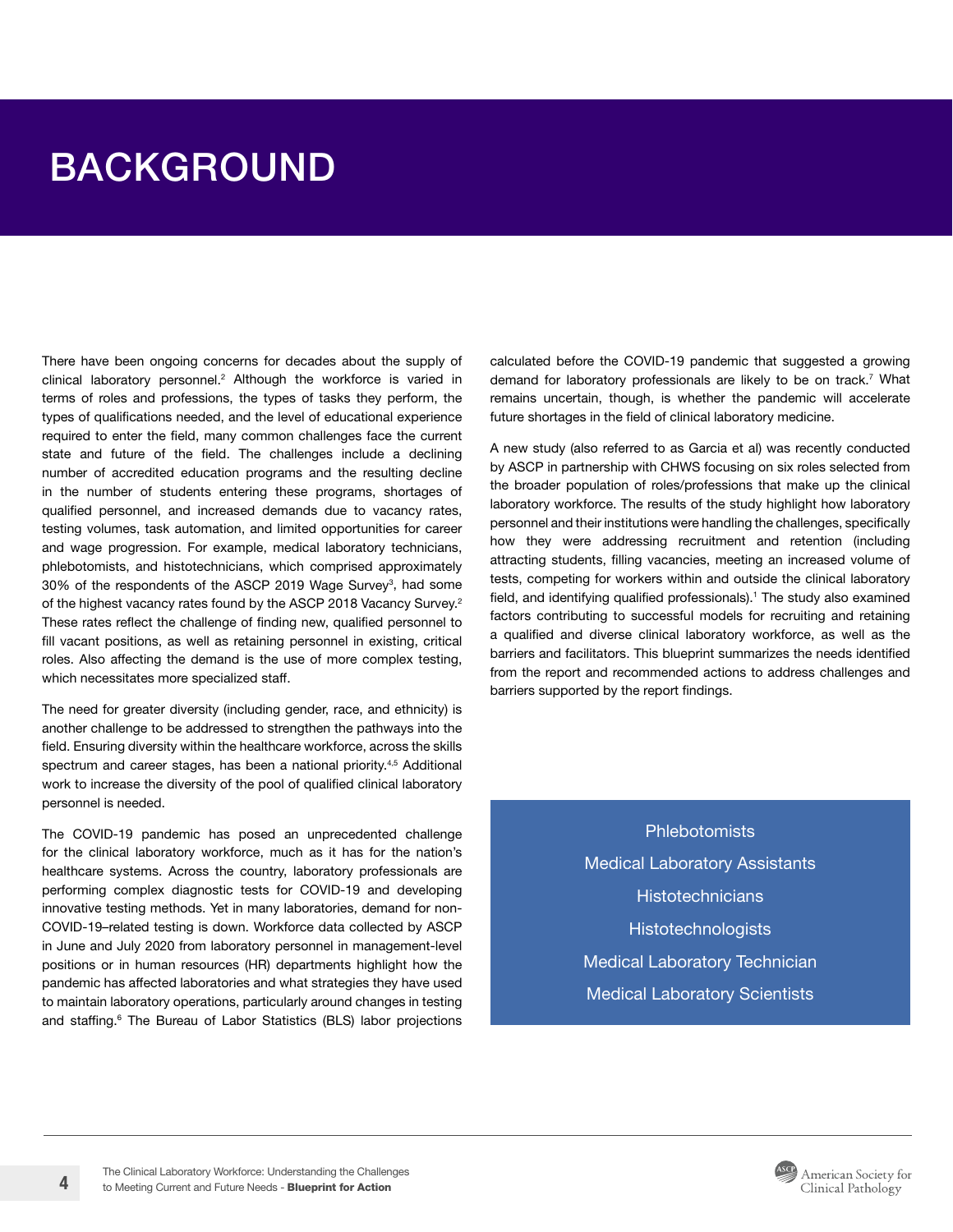## <span id="page-4-0"></span>NEEDS AND AIMS

Results from interviews and focus groups conducted for the study, Garcia et al, strongly emphasize that meeting future workforce needs will require actions by and collaboration among a wide range of stakeholders. These groups include the laboratory (e.g., institutions and employers), laboratory training programs, and professional organizations. By implementing the actions outlined in the blueprint, they can collectively improve the recognition of the current clinical laboratory workforce, increase the opportunities for new entrants into the workforce, and strengthen the pathways into and among these careers.

The recommendations outlined in the blueprint address three sets of overarching aims gleaned from the results of the study:

- Aim 1: Increase the visibility of clinical laboratory occupations
- Aim 2: Expand and improve workforce recruitment and retention
- Aim 3: Continually increase the diversity and inclusion of the clinical laboratory workforce

Although one of the outcomes of the COVID-19 pandemic has been to increase public awareness of the role that the laboratory plays in health care, there is an ongoing need to further increase the visibility of laboratory personnel and the roles and professions that the laboratory has to offer. Increased visibility can help strengthen pathways into the clinical laboratory workforce by exposing post-secondary (community college and university) students and high school students to potential careers in the laboratory and encouraging them to pursue training programs in these areas. According to the stakeholders, there is also a need to expose younger students to these opportunities, to help stimulate and sustain their interest in the field.<sup>1</sup>

As shown in [Figure 1,](#page-4-1) this type of outreach can also facilitate employment recruitment by not only increasing the supply of potential job candidates but also helping to ensure the clinical preparedness of the pool of prospective laboratory professionals. Also related to workforce recruitment and retention, stakeholders indicated that there is a need to cultivate and sustain positive work environments and workplace cultures that recognize the essential contributions that laboratory professionals make to patient care and support their efforts.<sup>1</sup>



<span id="page-4-1"></span>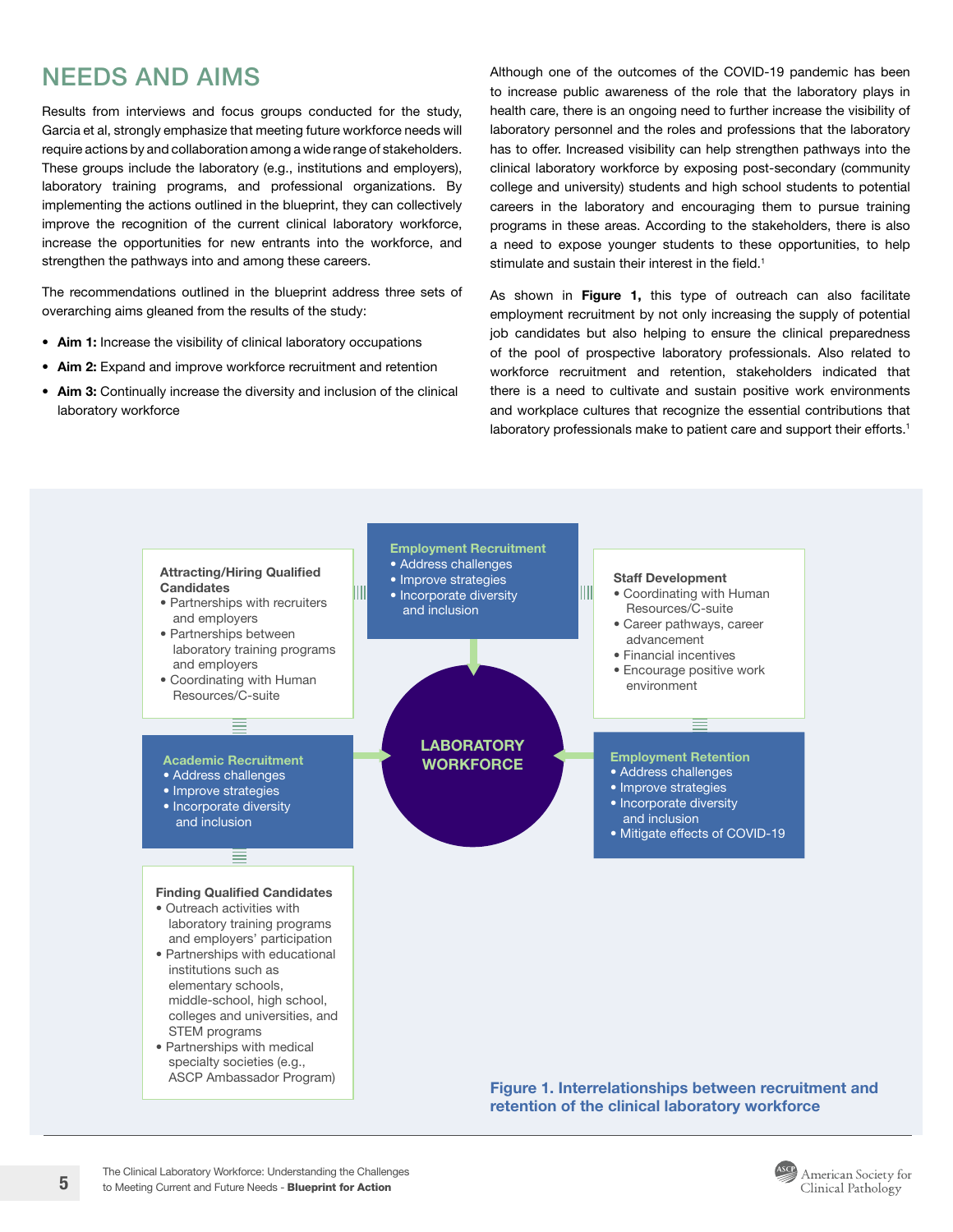<span id="page-5-0"></span>These supports include financial incentives, continuing education, flexible work scheduling, recognition of value to healthcare teams, and opportunities for professional development and career advancement.

Amid all of these efforts, the report by Garcia et al revealed that there is an overarching need to address diversity and inclusion.<sup>1</sup> Building awareness of the importance of a diverse and inclusive workforce is a first step toward developing and implementing recruitment strategies that reach students from underrepresented groups and encourage them to pursue careers in the laboratory profession. It is vital to provide resources to promote academic retention, especially among students who may be underprepared for their academic training programs. Similarly, it is important to help support existing laboratory personnel by providing opportunities for growth and addressing concerns such as burnout.

### KEY ACTORS AND AUDIENCES

Addressing the current and future needs of the clinical laboratory Foundation Visibility Campaign [Ap workforce requires a collective effort by numerous levels and groups

of stakeholders, including the laboratory employers, laboratory training programs, and professional organizations (see [Appendix A](#page-25-1) for definitions).

The key actors listed in Figure 2 are the key entities that would execute the strategies and activities outlined in the Recommendations section. In addition, several key audiences can play a role in shaping the clinical laboratory workforce through their partnership and collaboration with the key actors. Many key actors also have the overlapping role of key audiences ([Appendix A](#page-25-1)). The ways in which these audiences would be engaged in addressing the needs of the clinical laboratory workforce will vary, with some being more directly engaged and others being more tangentially involved.

In the tables on the following pages, *ASCP* is used as an umbrella term to describe other groups within the organization that would contribute to the implementation of recommendations (e.g., ASCP Workforce Steering Committee, ASCP Career Ambassadors Team [\[Appendix B\]](#page-27-1), ASCP Foundation Visibility Campaign [[Appendix C\]](#page-28-1), and ASCP Marketing and Membership Team).



Figure 2. Levels of influence on the pathways to and supply of clinical laboratory personnel

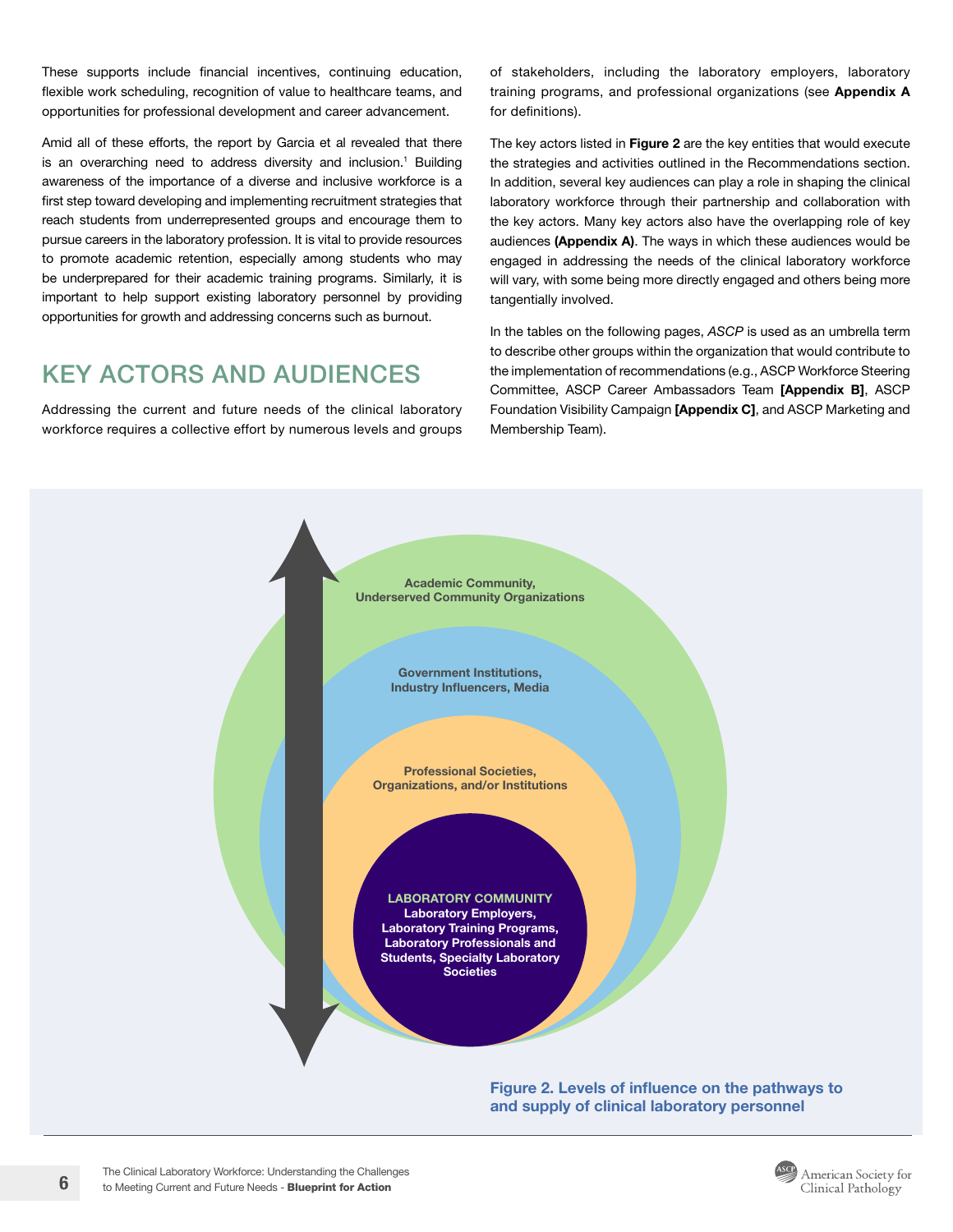# <span id="page-6-0"></span>Recommendations

This section presents recommendations with action items aligned with the three focus areas to help address several of the challenges and needs facing the clinical laboratory workforce.

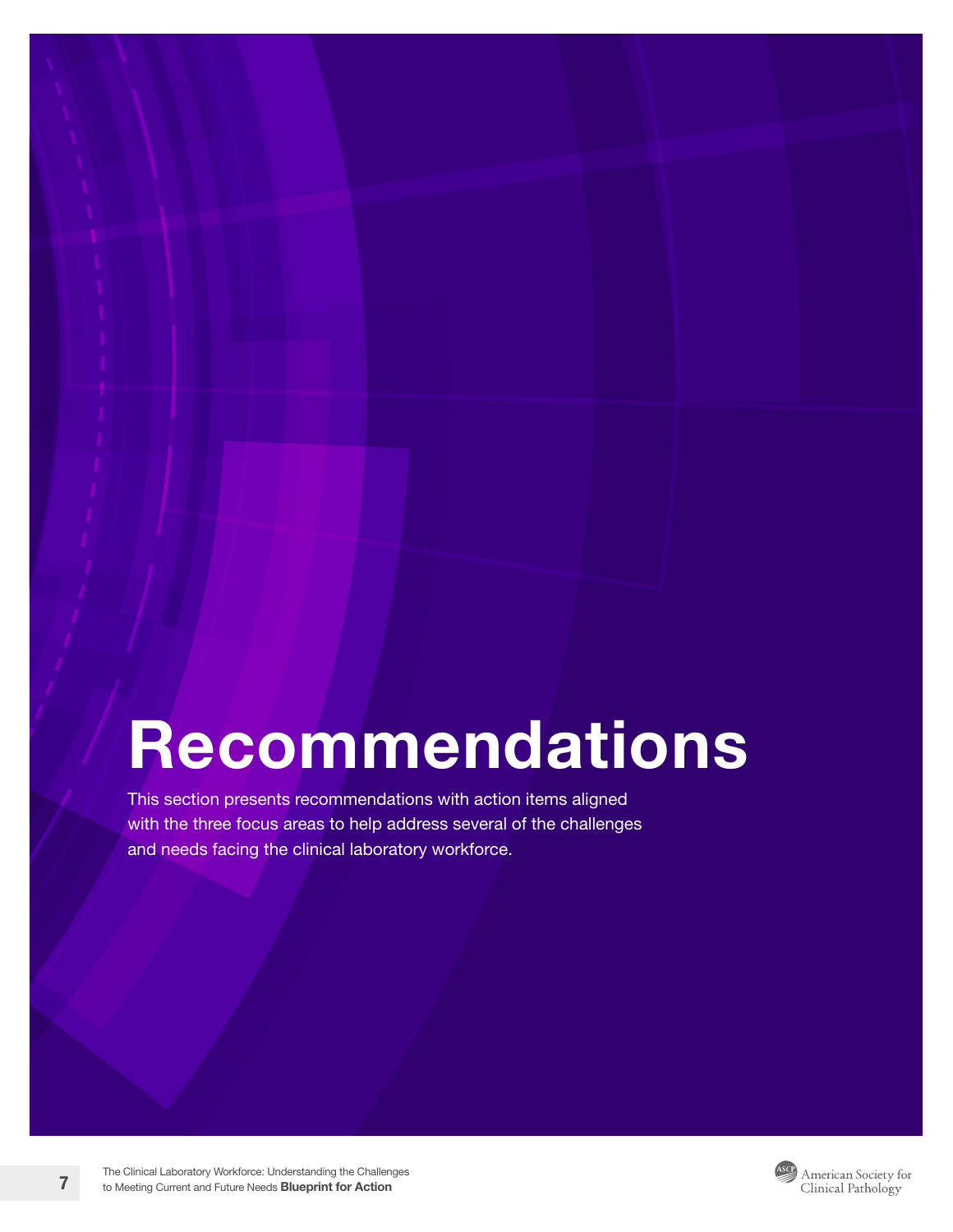#### <span id="page-7-0"></span>AIM 1: INCREASE THE VISIBILITY OF CLINICAL LABORATORY OCCUPATIONS.

A lack of awareness about clinical laboratory careers in the general public—a workforce that is almost invisible to anyone who is not already working in healthcare—constrains new entrants to careers in clinical laboratory occupations. Stakeholders from the study suggested a variety of ways to increase the visibility of these occupations, especially among younger age groups.<sup>1</sup> Recommendations for improving the visibility of the target roles/professions engage a range of stakeholders, starting far upstream of actual entry into the workforce. For example, strategic activities with young students (e.g., at the elementary and middle school level) can help pique their interest in the types of work that laboratory personnel do, increasing their exposure to a broad range of laboratory-related fields. These types of activities also have the potential to propagate upwards to parents and families, as the students and their teachers discuss what they learn. Furthermore, forming collaborative partnerships and networks can be especially beneficial for reaching broad populations of students, especially in geographic areas where access to healthcare fields or training may be limited.

#### Recommendation 1: Encourage interest in clinical laboratory career education and training by exposing elementary and middle school students to the laboratory field.

Data from the study by Garcia et al<sup>1</sup> show few existing activities exposing elementary and middle school students to the laboratory field compared with high school and colleges. Outreach efforts designed for students at the elementary and middle school level could include in-school activities such as "career days" where laboratory personnel visit the school and demonstrate examples of the types of tasks they perform in the laboratories and enlist the students to assist in age-appropriate activities. Activities could also include in-lab "shadowships" in which students visit local laboratories to see laboratory professionals in action, preparing biological specimens, performing tests, and so on.

#### 1A. Form partnerships or networks with school administrators, guidance counselors, and science, technology, engineering, and medicine (STEM) educators to develop ongoing laboratory activities designed for elementary and middle school students.

| <b>Key Actors</b>            | <b>Target Audiences</b>                                                                                                                                                  | <b>Suggested Tasks</b>                                                                                                                                                                                                                                                                                                                                               |
|------------------------------|--------------------------------------------------------------------------------------------------------------------------------------------------------------------------|----------------------------------------------------------------------------------------------------------------------------------------------------------------------------------------------------------------------------------------------------------------------------------------------------------------------------------------------------------------------|
| <b>ASCP</b>                  | • ASCP members/volunteers<br>• Laboratory training programs                                                                                                              | • Recruit volunteer laboratory professionals from ASCP's membership (e.g.,<br>within the ASCP Career Ambassador 2.0 program) to participate in outreach<br>activities for the target audience.                                                                                                                                                                       |
|                              |                                                                                                                                                                          | • Form partnerships with laboratory training programs and laboratories to recruit<br>volunteers to participate in outreach activities for the target audience.                                                                                                                                                                                                       |
|                              |                                                                                                                                                                          | • Expand ASCP Career Ambassador 2.0 to advance volunteer activities.                                                                                                                                                                                                                                                                                                 |
|                              |                                                                                                                                                                          | • Provide incentives/stipends to Career Ambassador 2.0 volunteers and other<br>laboratory professional volunteers for their community outreach efforts at<br>recruitment and awareness building.                                                                                                                                                                     |
| Laboratory training programs | • Elementary and middle school<br>administrators<br>• Guidance counselors or associations<br>• STEM educators or associations<br>• Elementary and middle school students | • Form partnerships with elementary and middle school administrators, guidance<br>counselors, and STEM educators to facilitate outreach activities for the target<br>audience.<br>• Establish relationship with national and state organizations supporting school<br>career development counselors and STEM teachers to provide resources on<br>laboratory careers. |
| Laboratory professionals     | • Elementary and middle school<br>administrators                                                                                                                         | • Collaborate with teachers and STEM educators to develop activities geared<br>towards the target audience.                                                                                                                                                                                                                                                          |
|                              | • Guidance counselors<br>• STEM educators<br>• Elementary and middle school students                                                                                     | • Form partnerships with elementary and middle school administrators, guidance<br>counselors, and STEM educators to facilitate outreach activities for the target<br>audience.                                                                                                                                                                                       |

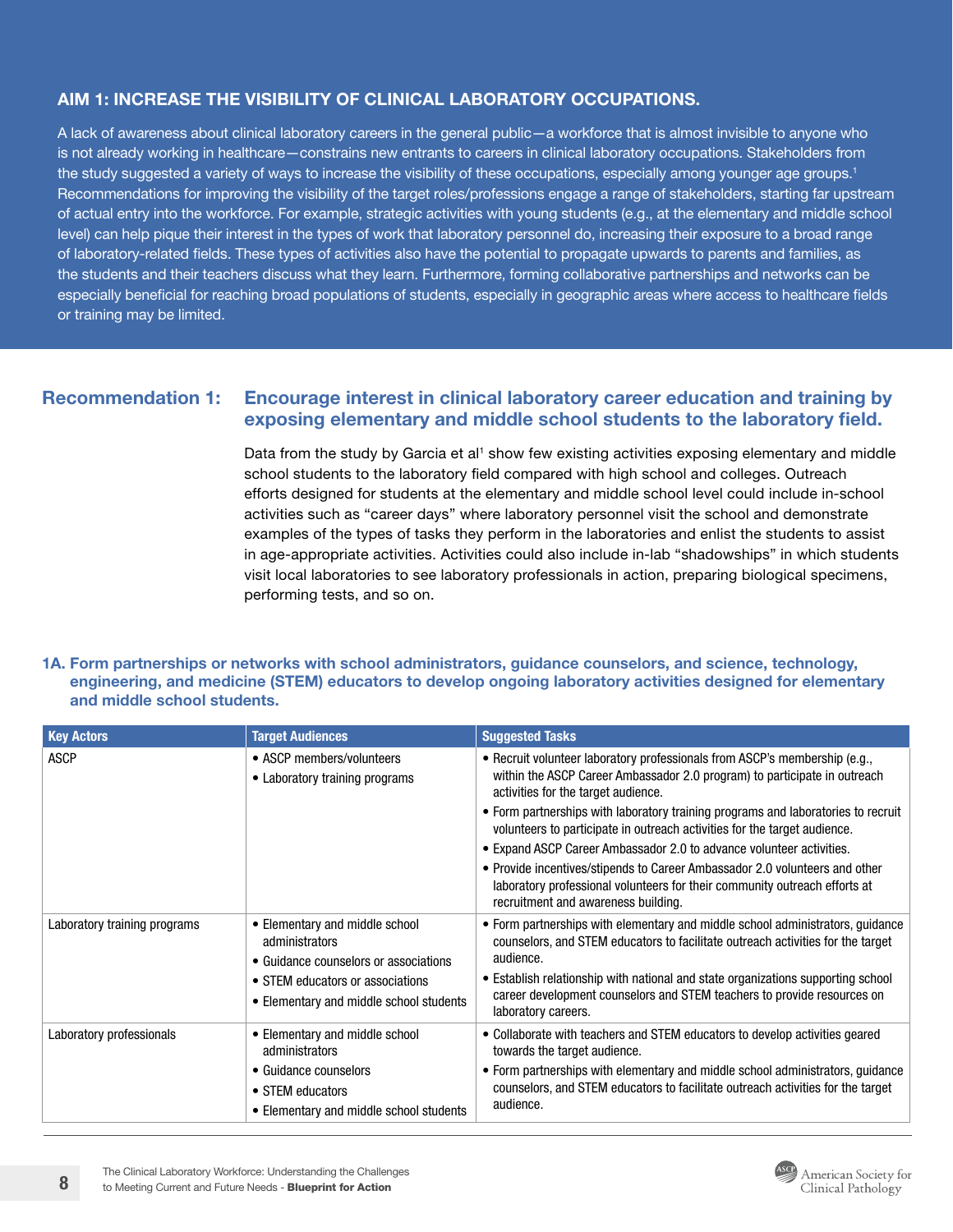#### <span id="page-8-0"></span>Recommendation 2: Promote visibility of the clinical laboratory occupations in high school, college campuses, and professional groups.

As some individuals enter the laboratory field directly from high school or community college, it is especially important to promote visibility of potential careers in the field at this point in their academic careers. This may encourage individuals to consider laboratory careers and sign up for classes that can help prepare them for entry into the laboratory workforce or for future laboratory training.

#### 2A. Design and distribute resources that show the different types of laboratory professions and opportunities in the field to high schools, colleges, universities, and student support organizations that assist students across the country.

| <b>Key Actors</b>              | <b>Target Audiences</b>                                                                                                                                         | <b>Suggested Activities</b>                                                                                                                                                                                                                                                                                                                                                                                                                                                                                                                                                                                                                                                   |
|--------------------------------|-----------------------------------------------------------------------------------------------------------------------------------------------------------------|-------------------------------------------------------------------------------------------------------------------------------------------------------------------------------------------------------------------------------------------------------------------------------------------------------------------------------------------------------------------------------------------------------------------------------------------------------------------------------------------------------------------------------------------------------------------------------------------------------------------------------------------------------------------------------|
| <b>ASCP</b>                    | • School administrators<br>• Guidance counselors<br>• High school students<br>• Community college and university<br>students<br>• Student support organizations | • Conduct research on audience needs to guide the creation of core messaging<br>and design of creative content regarding career information (e.g., ASCP<br>research on recruitment of medical laboratory professionals <sup>8</sup> ).<br>• Distribute audience-specific materials in a variety of venues including STEM<br>career fairs, high schools, colleges, universities, and community organizations<br>that support students.<br>- Develop fact sheets or other resources (for laboratory professionals and<br>others) articulating the various ways in which the laboratory contributes to<br>patient care, hospital operations, and referring clinicians' practice. |
| Laboratory training programs   | • School administrators<br>• Guidance counselors<br>• High school students<br>• Community college and university<br>students<br>• Student support organizations | • Distribute audience-specific materials in a variety of venues including STEM<br>career fairs, high schools, colleges, universities, and community organizations<br>that support students.                                                                                                                                                                                                                                                                                                                                                                                                                                                                                   |
| Laboratory professionals       | • School administrators<br>• Guidance counselors<br>• High school students<br>• Community college and university<br>students<br>• Student support organizations | • Distribute audience-specific materials in a variety of venues including STEM<br>career fairs, high schools, colleges, universities, and community organizations<br>that support students.                                                                                                                                                                                                                                                                                                                                                                                                                                                                                   |
| Specialty laboratory societies | • School administrators<br>• Guidance counselors<br>• High school students<br>• Community college and university<br>students<br>• Student support organizations | • Provide input and feedback on specialty-related materials and resources<br>developed by ASCP regarding career information.<br>• Distribute audience-specific materials in a variety of venues including STEM<br>career fairs, high schools, colleges, universities, and community organizations<br>that support students.                                                                                                                                                                                                                                                                                                                                                   |

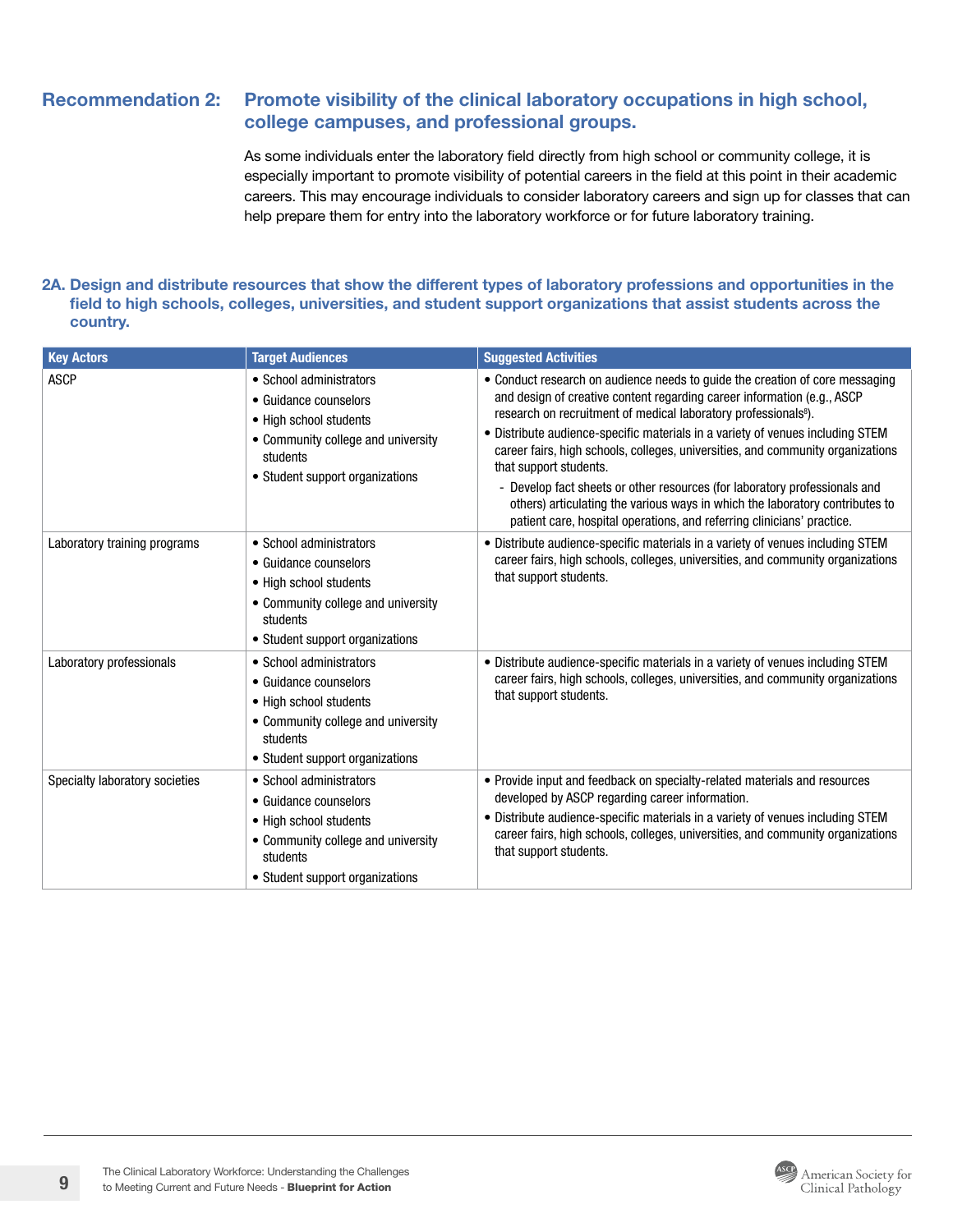2B. Promote awareness by networking with academic, employer, and professional clubs/ societies, and propose formation of laboratory professional clubs on-campus.

| <b>Key Actors</b>                                                                    | <b>Target Audiences</b>                                                                                             | <b>Activities</b>                                                                                                                                                                                                       |
|--------------------------------------------------------------------------------------|---------------------------------------------------------------------------------------------------------------------|-------------------------------------------------------------------------------------------------------------------------------------------------------------------------------------------------------------------------|
| Laboratory training programs                                                         | • High school and college administrators<br>• Guidance counselors<br>• Community college and university<br>students | • Partner with colleges and universities to form professional clubs (e.g., MLA<br>club, histology society) to increase visibility of the profession.<br>• Recruit volunteer laboratory professionals to act as mentors. |
| Laboratory professionals                                                             | • School administrators<br>• Guidance counselors<br>• Community college and university<br>students                  | • Partner with laboratory training programs and volunteer as a mentor and<br>resource for these professional clubs.                                                                                                     |
| Specialty laboratory societies<br>and professional societies and/or<br>organizations | • School administrators<br>• Guidance counselors<br>• Community college and university<br>students                  | • Act as a resource of information to laboratory training programs and club<br>members on laboratory careers.                                                                                                           |
| <b>ASCP</b>                                                                          | • School administrators<br>• Guidance counselors<br>• Community college and university<br>students                  | • Provide seed grants to the academic community to start a professional club on<br>campus.                                                                                                                              |

#### 2C. Investigate program models that leverage funding partnerships to create education and training opportunities in fields including clinical laboratory sciences.

| <b>Key Actors</b>    | <b>Target Audiences</b>                                           | <b>Activities</b>                                                                                                                                                                                                                                                                                                                                                                                                                                                                                                                                                                                                                                                                                                                                    |
|----------------------|-------------------------------------------------------------------|------------------------------------------------------------------------------------------------------------------------------------------------------------------------------------------------------------------------------------------------------------------------------------------------------------------------------------------------------------------------------------------------------------------------------------------------------------------------------------------------------------------------------------------------------------------------------------------------------------------------------------------------------------------------------------------------------------------------------------------------------|
| <b>ASCP</b>          | • Student support organizations<br>• Laboratory training programs | • Research the efforts of organizations that provide student support through<br>scholarships and training in technical careers (e.g., Avera Academy <sup>9</sup> , Build<br>Dakota Scholarship <sup>10</sup> , and HOSA-Future Health Professionals <sup>11</sup> ).<br>• Partner with these organizations to promote laboratory careers and provide<br>them with seed grants/stipends to support students interested in entering<br>the laboratory profession (the student support organizations will then provide<br>tuition support, stipends or scholarships from the seed grants to potential<br>students to attend formal educational programs).<br>• Encourage students to join these programs and health science teachers to be<br>advisors. |
| Laboratory employers | • Laboratory professionals<br>• Laboratory training programs      | • Explore the "grow your own" concept of recruiting laboratory professionals<br>used by some institutions <sup>1</sup> by providing free tuition, stipends, or scholarships to<br>potential students to attend formal educational programs.                                                                                                                                                                                                                                                                                                                                                                                                                                                                                                          |

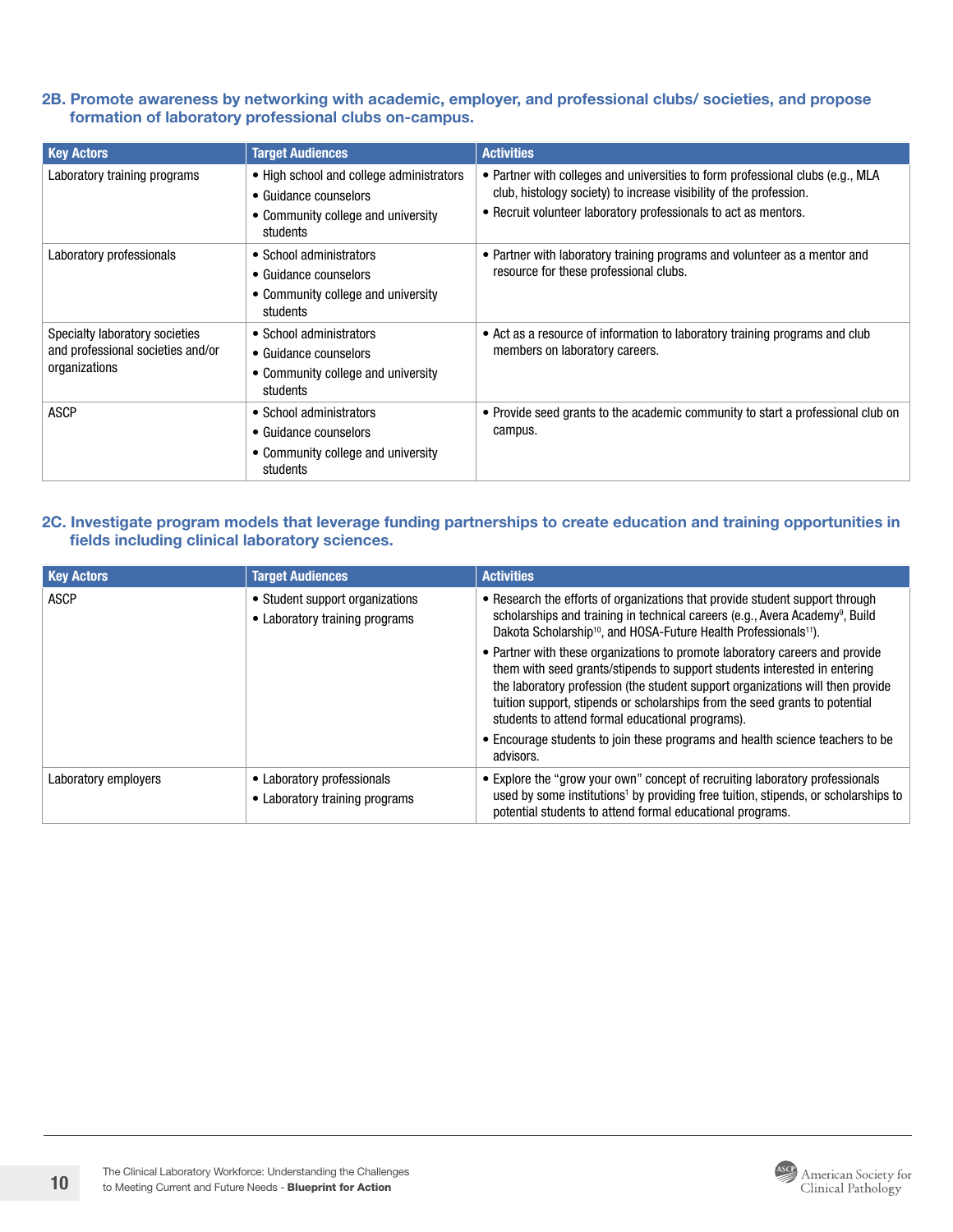#### <span id="page-10-0"></span>Recommendation 3: Support education programs and clinical training.

Converging with the need to increase the visibility of the clinical laboratory professions is the need to ensure that future students have access to the requisite education and training, given how academic recruitment feeds into employment recruitment [\(Figure 1\)](#page-4-1).<sup>1</sup> Yet, the limited, declining number of laboratory training programs is a significant barrier to strengthening the opportunities to enter into a clinical laboratory profession. Shortages of opportunities for clinical training limit downstream recruitment to fill increasing vacancies in laboratory positions.

Action is needed to provide adequate funding for training programs across the United States, especially in community and technical colleges where budget cuts frequently threaten programs that have comparatively expensive clinical training components.<sup>1</sup> Communicating the importance of careers in the clinical laboratory field to the larger academic/education community can help support training programs by making a case for safeguarding existing program funding and potentially increasing future funding. Not only can employer partners play a role in this advocacy, but they can also provide support by offering opportunities for clinical training at laboratory sites in conjunction with the education programs.

#### 3A. Communicate and emphasize the importance of careers in the clinical laboratory field to government institutions and educational institutions/organizations.

| <b>Key Actors</b>                                                                                                                                                                                        | <b>Target Audiences</b>                                                                                                                                 | <b>Suggested Tasks</b>                                                                                                                                                                                                                                                                                                                                                                                                                                                                                                                                                                                                                                                                                                                                                                      |
|----------------------------------------------------------------------------------------------------------------------------------------------------------------------------------------------------------|---------------------------------------------------------------------------------------------------------------------------------------------------------|---------------------------------------------------------------------------------------------------------------------------------------------------------------------------------------------------------------------------------------------------------------------------------------------------------------------------------------------------------------------------------------------------------------------------------------------------------------------------------------------------------------------------------------------------------------------------------------------------------------------------------------------------------------------------------------------------------------------------------------------------------------------------------------------|
| ASCP and other partners (e.g.,<br>other specialty laboratory societies<br>and/or professional organizations,<br>University of Washington Center<br>for Health Workforce Studies [UW<br>CHWS <sub>I</sub> | • Government institutions<br>• Laboratory training programs<br>• Laboratory employers                                                                   | • Set up meetings with Congress and federal agencies (e.g., Health Resources<br>and Services Administration [HRSA], Department of Education) to elevate<br>clinical training programs to prevent closure; offer tuition support and<br>reimbursement; and explore the potential to expand opportunities for loan<br>repayment and scholarships for clinical laboratory occupations (e.g., student<br>loan forgiveness).<br>• Advocate against program closures.<br>• Advocate to increase funding for laboratory training programs.<br>• Invite other specialty laboratory societies/organizations to join ASCP in<br>advocacy.<br>• Identify appropriate incentives (e.g., tax incentives, to encourage clinical<br>laboratories to serve as training sites for laboratory professionals). |
| Potential grant/funding organizations<br>(e.g., HRSA Siemens Foundation)                                                                                                                                 | $\bullet$ ASCP<br>• Other specialty laboratory societies and/<br>or organizations<br>• Laboratory training programs<br>• Other partners (e.g., UW CHWS) | • Support additional research to identify effective/successful best practices to<br>ensure adequate clinical training for students in clinical laboratory education<br>programs (with emphasis on ensuring a variety of types of clinical settings and<br>access to clinical training opportunities across geographic areas/regions [i.e.,<br>rural as well as urban] in all parts of the country).                                                                                                                                                                                                                                                                                                                                                                                         |
| Laboratory employers                                                                                                                                                                                     | • Laboratory training programs<br>• Community and technical colleges<br>(other relevant education/training<br>programs)                                 | • Provide clinical training sites and employment resources for students in clinical<br>laboratory programs.                                                                                                                                                                                                                                                                                                                                                                                                                                                                                                                                                                                                                                                                                 |

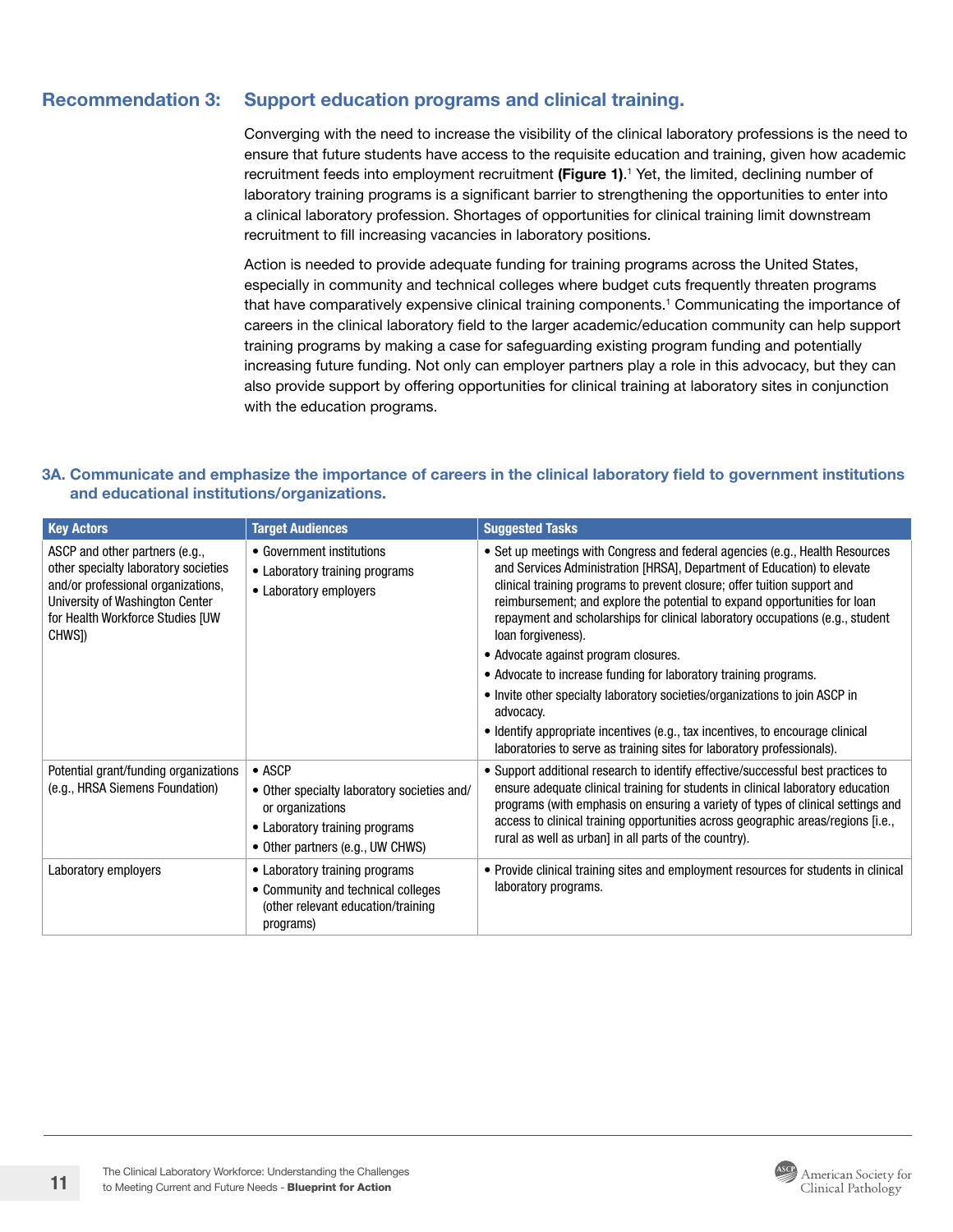#### 3B. Encourage more research to identify successful best practices that prevent closure of clinical training programs.

| <b>Key Actors</b><br><b>Target Audiences</b>                            | <b>Suggested Tasks</b>                                                                                                                                                                                                                                                                                                                                                                                                                                                                                                                                                                                         |
|-------------------------------------------------------------------------|----------------------------------------------------------------------------------------------------------------------------------------------------------------------------------------------------------------------------------------------------------------------------------------------------------------------------------------------------------------------------------------------------------------------------------------------------------------------------------------------------------------------------------------------------------------------------------------------------------------|
| <b>ASCP</b><br>• Laboratory training programs<br>• Laboratory community | • Conduct research on evidence-based practices and strategies by laboratory<br>training programs that either saved or have integrated coursework into their<br>program to help them become "indispensable" to the institution, organization,<br>or laboratory community (e.g., changing program name to "Medical"<br>Laboratory Science [MLS] from Clinical Laboratory Science [CLS], partnering<br>with a vocational college).<br>• Refer to article, Strategies for Sustainability of University-Based Medical<br>Laboratory Sciences Programs, to inform advocacy for laboratory training<br>programs. $12$ |

#### 3C. Develop strategies to strengthen accredited training programs.

| <b>Key Actors</b>            | <b>Target Audiences</b>                                  | <b>Suggested Tasks</b>                                                                                                                                                                                                                                                                                                                                                                                            |
|------------------------------|----------------------------------------------------------|-------------------------------------------------------------------------------------------------------------------------------------------------------------------------------------------------------------------------------------------------------------------------------------------------------------------------------------------------------------------------------------------------------------------|
| <b>ASCP</b>                  | • Laboratory training programs<br>• Laboratory community | • Develop a toolkit to educate program directors on best practices.<br>• Outline networking strategies to support program graduates (job counseling,<br>clinical training opportunities at local laboratories).<br>• Develop an "ambassadors" program (composed of ASCP volunteers) to serve in<br>an advisory role for educating training program directors on best practices to<br>stabilize training programs. |
| Laboratory training programs | • Industry<br>$\bullet$ ASCP<br>• Laboratory community   | • Partner with diagnostics groups to secure significant discounts in training<br>equipment used by accredited training programs.                                                                                                                                                                                                                                                                                  |



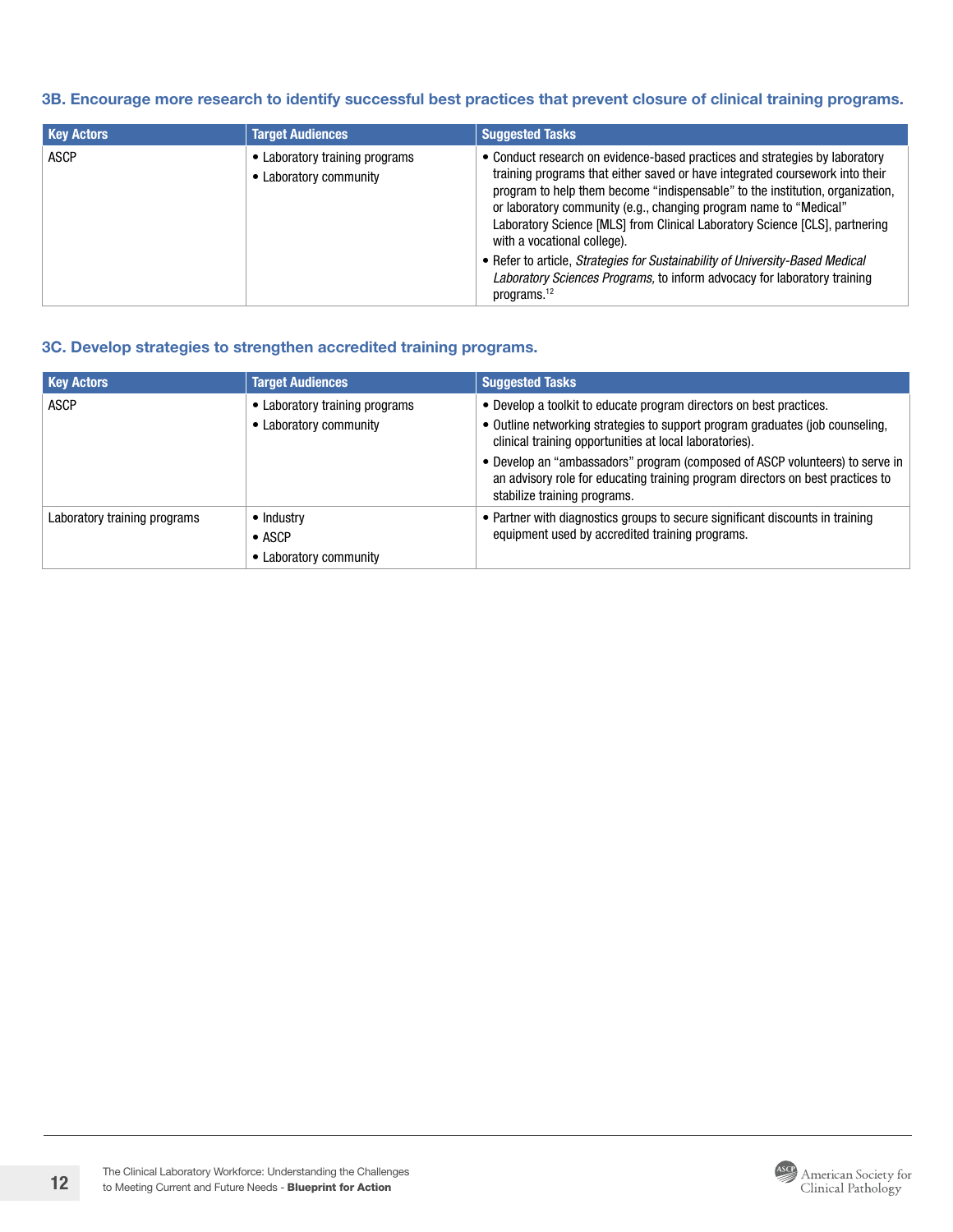#### <span id="page-12-0"></span>Recommendation 4: Promote consistent use of occupational titles and roles.

Efforts to promote the visibility of the workforce should also address challenges engendered by the breadth of occupations in the field. The clinical laboratory workforce is composed of multiple occupations, requiring a wide range of different education and training pathways, and there are many opportunities to achieve specialized roles within some of these occupations.<sup>1</sup> To the general public and individuals who are uninitiated to the field, navigating the multitude of titles used for these occupations and roles is confusing. The confusion is exacerbated by the uses of different titles in federal data sources, by different regulatory agencies, by state licensing and credentialing regulations, and within the field's accreditation and credentialing bodies. These descriptors may also differ from the labels and titles used within the laboratory (e.g., within hospitals, laboratories, and other institutions). Greater consistency and clarity of titles and roles could help support the goal of increasing visibility of these occupations and help in communicating opportunities for professional growth and career pathways in the field.

#### 4A. Standardize and clarify the nomenclature used for roles/professions that comprise the clinical laboratory workforce.

| <b>Key Actors</b>                                                                                  | <b>Target Audiences</b>                                                                                                                                                | <b>Suggested Tasks</b>                                                                                                                                                                                                                                                                                                                                                                                                                                                                                                                                                                                                                                                                                                                                                                                                                                                                                                                                                                                                                                                                                                          |
|----------------------------------------------------------------------------------------------------|------------------------------------------------------------------------------------------------------------------------------------------------------------------------|---------------------------------------------------------------------------------------------------------------------------------------------------------------------------------------------------------------------------------------------------------------------------------------------------------------------------------------------------------------------------------------------------------------------------------------------------------------------------------------------------------------------------------------------------------------------------------------------------------------------------------------------------------------------------------------------------------------------------------------------------------------------------------------------------------------------------------------------------------------------------------------------------------------------------------------------------------------------------------------------------------------------------------------------------------------------------------------------------------------------------------|
| ASCP and partners (e.g., other<br>specialty laboratory societies and/or<br>organizations, UW CHWS) | • Other specialty laboratory societies<br>and/or organizations<br>• Government institutions<br>• Laboratory employers<br>• Hospital administrators<br>• HR departments | • Promote action on the ASCLS and ASCP BOC position paper, Standardizing the<br>Professional Title of Medical Laboratory Professionals. <sup>13</sup><br>• Review and recommend changes to policies and regulations affecting the<br>delineations of titles and roles of clinical laboratory occupations to promote<br>clear and consistent use of terminology.<br>- Promote developed recommendations to the target audiences.<br>• Identify other areas where standardization of clinical laboratory titles and<br>adoption of a standardized educational program titles is needed.<br>- Strategize with Department of Labor (DOL) on how to accurately represent<br>these occupations through the O*NET database, which describes a number<br>of occupations and helps people explore career options. <sup>14-16</sup><br>• Set up meetings with government workforce entities (e.g., BLS) to discuss<br>potential updates to the 2018 Standard Occupation Codes (SOC) terminologies.<br>Promote the use of updated titles, and collect data for MLTs/CLTs, separate<br>from the current title MLSs/CLSs in the BLS website. |

#### 4B. Promote developed recommendations (from 4A) on standardization of the nomenclature used for clinical laboratory workforce roles/professions.

| <b>Key Actors</b>        | <b>Target Audiences</b>                       | <b>Suggested Tasks</b>                                                                                                                                                                                                                                                   |
|--------------------------|-----------------------------------------------|--------------------------------------------------------------------------------------------------------------------------------------------------------------------------------------------------------------------------------------------------------------------------|
| <b>ASCP</b>              | • Laboratory community                        | . Widely disseminate the policy/regulation recommendations.                                                                                                                                                                                                              |
| <b>ASCP</b>              | • Hospital administration<br>• HR departments | • Develop educational tools for hospital administrations and HR departments<br>across the country to help distinguish among the different types of laboratory<br>professionals.                                                                                          |
| Laboratory professionals | • Hospital administration<br>• HR departments | . Hold internal open houses for colleagues in the institution who do not work<br>in the laboratory but work with or rely on laboratory professionals directly or<br>indirectly.<br>• Invite the C-suite (high-level executive positions) to visit the laboratory and see |
|                          |                                               | how the different laboratory roles contribute to the healthcare system.                                                                                                                                                                                                  |
|                          |                                               | • Educate the HR department and administration about the different skills, roles,<br>and education/training requirements.                                                                                                                                                |



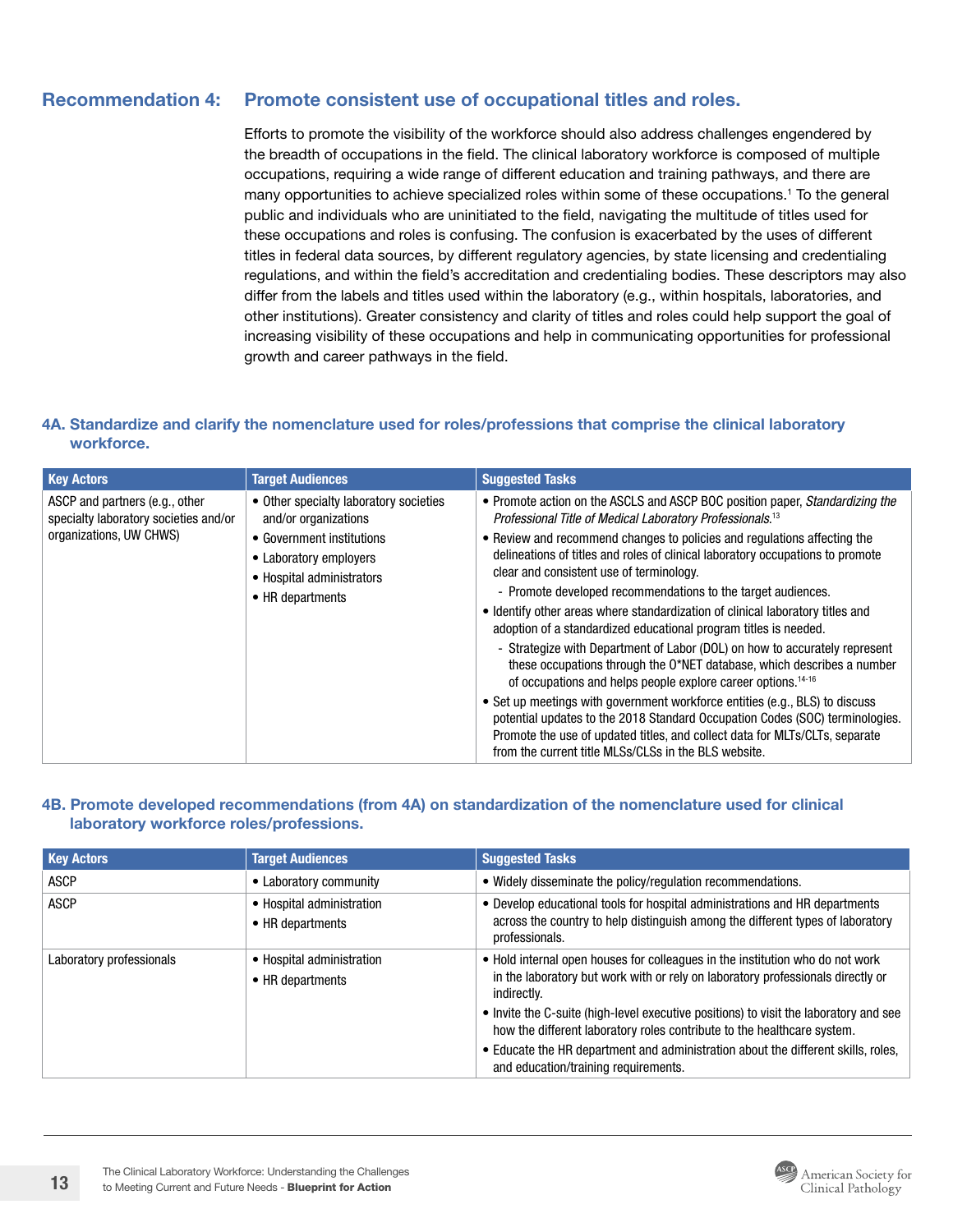#### <span id="page-13-0"></span>AIM 2: EXPAND AND IMPROVE WORKFORCE RECRUITMENT AND RETENTION OF LABORATORY PROFESSIONALS.

Promoting greater consistency and clarification of the titles and roles within the clinical laboratory workforce could also help address some of the challenges in both recruiting qualified candidates to meet the increasing demands and helping them, as well as existing staff, progress along career pathways that strengthen the workforce. For example, role clarifications could provide a basis for helping laboratory managers and supervisors develop or refine hiring specifications that outline the essential skills and qualifications that prospective job candidates must have. These types of specifications could not only help with screening qualified candidates but could also help expedite the hiring process and support advocacy for more competitive salaries relative to other health professions (refer to Recommendation 6). Such specifications may also help with the process of delineating clear pathways for career advancement within or across roles.

#### Recommendation 5: Refine recruitment strategies to find qualified laboratory professionals.

As shown in [Figure 1](#page-4-1), there are several potential avenues for finding qualified candidates to fill open positions in the clinical laboratory workforce. Employers can expand their access to prospective candidates by forming partnerships or collaborations with a variety of organizations, including training programs, specialty laboratory societies, and related professional organizations. Not only can these organizations be a source for qualified personnel but they can also advertise open positions among their constituents, potentially broadening the pool to a national level. This type of access may be especially vital for laboratories and other hiring organizations located in rural areas that have limited local access to pools of qualified personnel. Social media and other channels for online job postings may also have elevated importance for laboratory employers in rural areas or other areas where there are no local or regional laboratory training programs.

#### 5A. Reach broad audiences of prospective laboratory professional candidates through partnerships and social media platforms.

| <b>Key Actors</b>                                                  | <b>Target Audiences</b>                                                                                                                         | <b>Suggested Tasks</b>                                                                                                                                                                                                                                                                                                                                                                                                                     |
|--------------------------------------------------------------------|-------------------------------------------------------------------------------------------------------------------------------------------------|--------------------------------------------------------------------------------------------------------------------------------------------------------------------------------------------------------------------------------------------------------------------------------------------------------------------------------------------------------------------------------------------------------------------------------------------|
| Laboratory employers                                               | • Laboratory training programs<br>• Specialty laboratory societies/<br>professional organizations<br>• High schools, colleges, and universities | • Form recruitment partnerships with local/state training programs.<br>• Partner with specialty laboratory societies and professional organizations to<br>advertise jobs.<br>• Partner with high schools, colleges, and universities to recruit students to work<br>in the laboratory.                                                                                                                                                     |
|                                                                    | • Prospective laboratory professional job<br>candidates                                                                                         | • Capitalize on social media and a wide array of online channels for job postings.                                                                                                                                                                                                                                                                                                                                                         |
| Rural laboratory employers                                         | • Laboratory training programs<br>• Laboratory students                                                                                         | • Form recruitment networks with laboratory training programs to attract and<br>hire new graduates to work in rural areas.                                                                                                                                                                                                                                                                                                                 |
| ASCP and/or other specialty<br>laboratory societies/ organizations | • Laboratory employers<br>• Laboratory training programs<br>• Laboratory community                                                              | • Coordinate with DOL to expand apprenticeship opportunities under the federal<br>Registered Apprenticeship Program and coordinate an effort to get funding to<br>target clinical laboratory jobs. <sup>17,18</sup><br>• Establish workforce networks for laboratories and laboratory training programs<br>in rural areas.<br>• Conduct in-depth research on laboratory workforce in rural areas to identify<br>and target specific needs. |

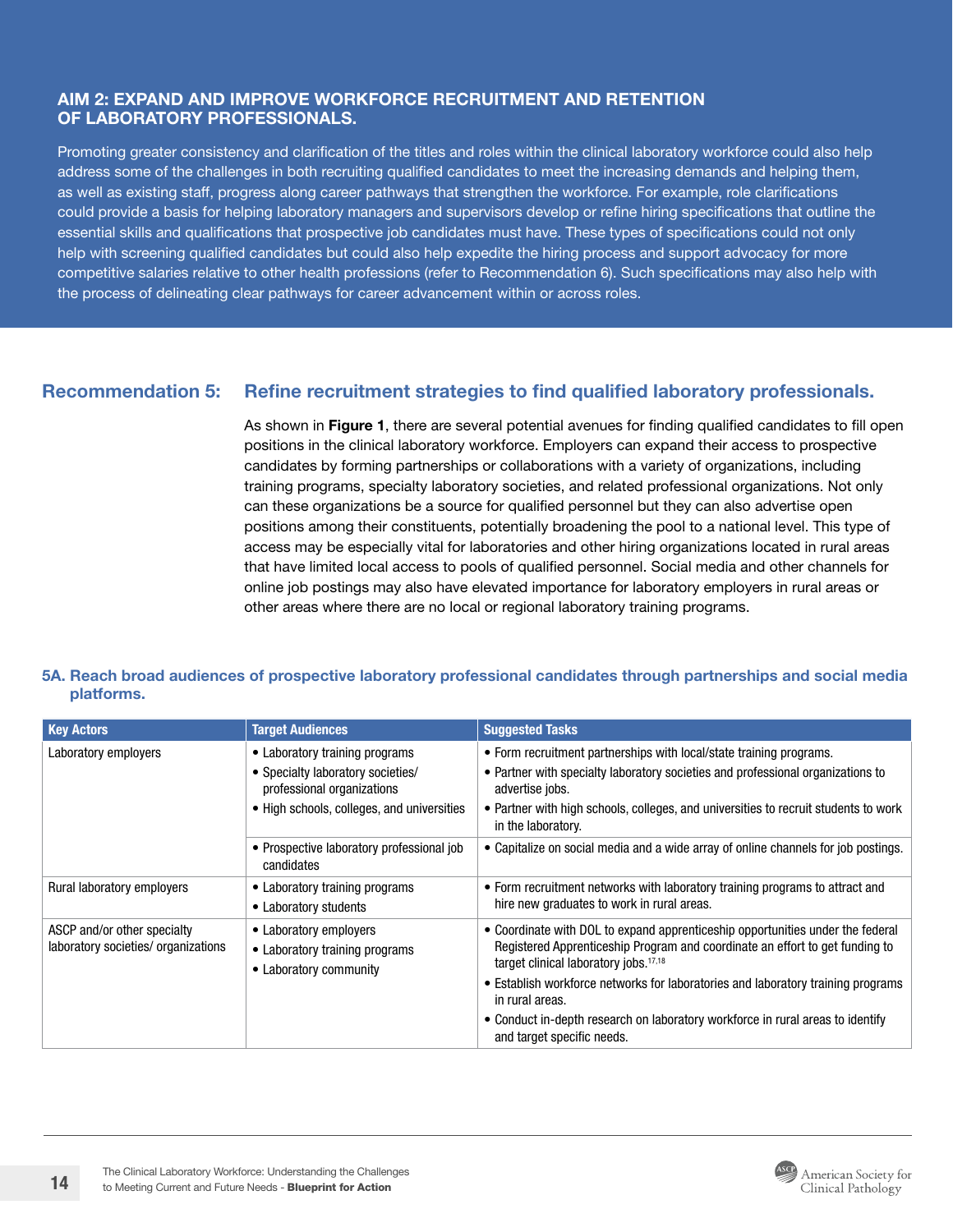#### <span id="page-14-0"></span>Recommendation 6: Encourage professional development and promote job satisfaction.

Beyond finding qualified personnel, it is also important to support their professional growth and well-being. Ways of providing this support, and ultimately strengthening job retention, are numerous and include higher compensation and other financial incentives as well as flexible scheduling that is conducive to professional development and promotes work-life balance. Addressing concerns about compensation levels is a key area on which to focus, given that historically low salaries for laboratory professionals (relative to other healthcare professionals) was cited as a recruitment challenge across the occupations, especially for phlebotomists.<sup>1</sup> This issue also affects employment retention as staff frequently leave the clinical laboratory workforce to pursue higher-paying professions in the medical field or other non-medical professions.

#### 6A. Improve employment recruitment and retention by providing incentives and advocating for higher salaries.

| <b>Key Actors</b>                                                    | <b>Target Audiences</b>                                                            | <b>Suggested Tasks</b>                                                                                                                                                                                  |
|----------------------------------------------------------------------|------------------------------------------------------------------------------------|---------------------------------------------------------------------------------------------------------------------------------------------------------------------------------------------------------|
| Laboratory employers, hospital<br>administrators, and HR departments | • Laboratory professionals                                                         | • Offer compensation that is competitive with other employers (both within and<br>outside the laboratory field) and commensurate with the skills and roles being<br>performed.                          |
|                                                                      |                                                                                    | • Offer other financial incentives such as regular pay increases, tuition incentives,<br>and sign-on bonuses to attract candidates.                                                                     |
|                                                                      |                                                                                    | • Offer schedule flexibility to attract candidates and promote job satisfaction.                                                                                                                        |
| <b>ASCP</b>                                                          | • Laboratory community<br>• Other specialty laboratory societies/<br>organizations | • Meet with government entities (HRSA, BLS, CDC/CLIAC, DOL) to discuss the<br>laboratory workforce's concerns about salaries and workforce vacancies and<br>identify national resolutions. (Appendix A) |
|                                                                      |                                                                                    | • Invite other specialty laboratory societies/ organizations to join ASCP in<br>advocacy efforts.                                                                                                       |
| <b>ASCP</b>                                                          | • Government entities (CMS)                                                        | • Meet with CMS to share workforce issues and objectives and identify mutual<br>goals. (Appendix A)                                                                                                     |
|                                                                      |                                                                                    | • Meet with CMS to discuss how CLIA and PAMA may be modified to remove any<br>barriers to recruitment to the field.                                                                                     |

#### 6B. Provide opportunities for career progression (upward mobility).

| <b>Key Actors</b>                                                    | <b>Target Audiences</b>    | <b>Suggested Tasks</b>                                                                                                                                                                                       |
|----------------------------------------------------------------------|----------------------------|--------------------------------------------------------------------------------------------------------------------------------------------------------------------------------------------------------------|
| Laboratory employers, hospital<br>administrators, and HR departments | • Laboratory professionals | • Implement tier levels for different types of laboratory roles (e.g., for<br>phlebotomists and histotechnicians).                                                                                           |
|                                                                      |                            | • Offer increased compensation with elevated job titles.                                                                                                                                                     |
|                                                                      |                            | • Provide incentives (e.g., stipends, scholarships, tuition reimbursements,<br>subsidized dependent care) to employees who are pursuing an advanced<br>degree, continuing education, or leadership training. |
|                                                                      |                            | . Pair laboratory staff with a mentor to help build their leadership skills.                                                                                                                                 |

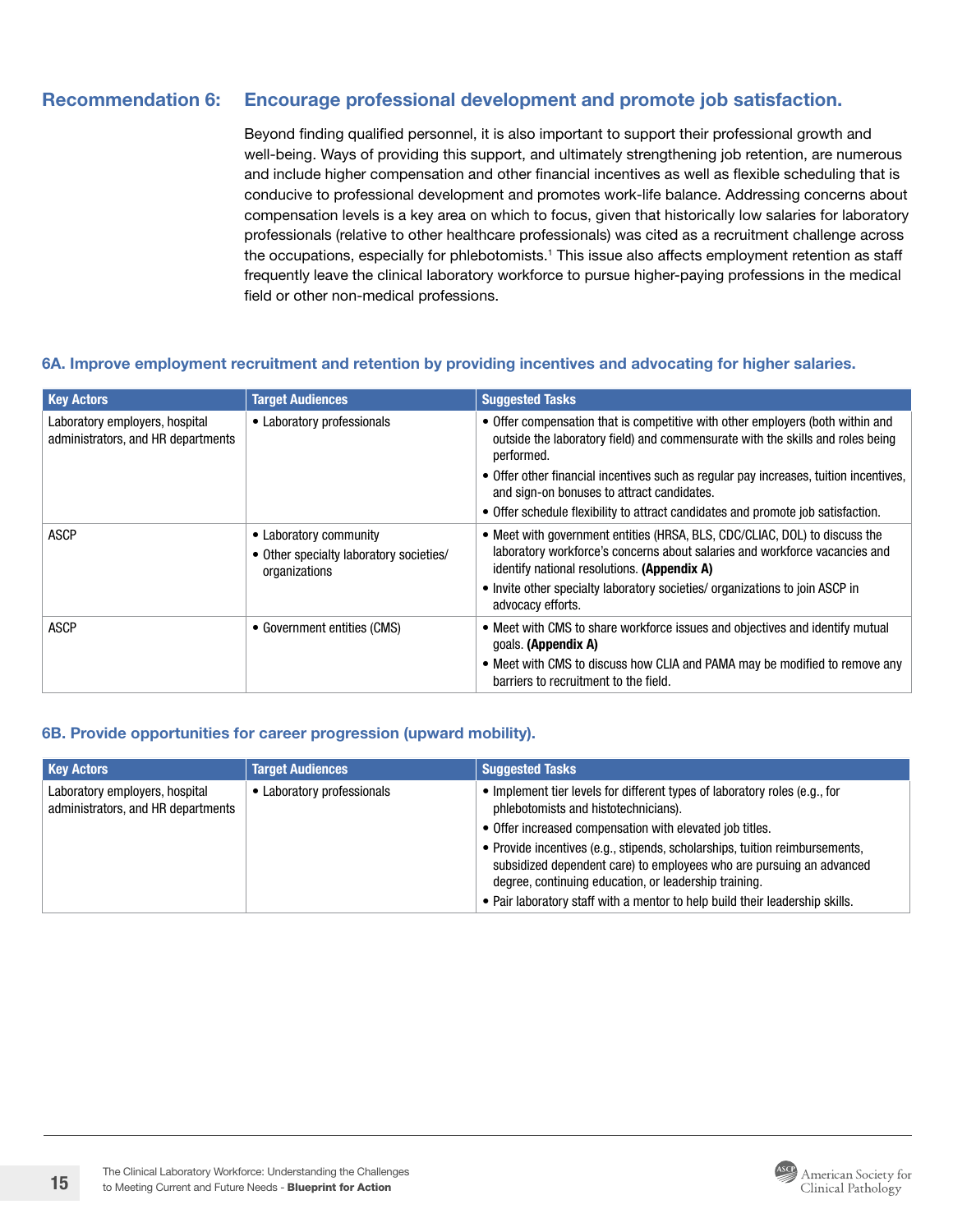#### 6C. Support roles that encourage laboratory professionals to work at the top of their highest skill level that is within their scope of practice, promote employee engagement, and address burnout.

| <b>Key Actors</b>                                                               | <b>Target Audiences</b>                                                       | <b>Suggested Tasks</b>                                                                                                                                                                                                                                                                                                                                               |
|---------------------------------------------------------------------------------|-------------------------------------------------------------------------------|----------------------------------------------------------------------------------------------------------------------------------------------------------------------------------------------------------------------------------------------------------------------------------------------------------------------------------------------------------------------|
| Laboratory training programs and<br>laboratory employers                        | • New laboratory training graduates<br>• Current laboratory training students | • Develop a better understanding of the expectations of laboratory professionals<br>currently entering the workforce (following their graduation) to ensure their<br>clinical preparedness.<br>- Align expectations among the graduates, training programs, and employers.<br>• Provide cross training between the digital skills needed for artificial intelligence |
|                                                                                 |                                                                               | (AI) and clinical laboratory to create a new hybrid occupation that understands<br>both the technology and the more technical skills of the occupation.                                                                                                                                                                                                              |
| Laboratory employers                                                            | • Laboratory professionals                                                    | • Keep staff actively and intellectually engaged by providing in-house education/<br>professional development.                                                                                                                                                                                                                                                       |
|                                                                                 |                                                                               | • Encourage staff to pursue professional development activities.                                                                                                                                                                                                                                                                                                     |
|                                                                                 |                                                                               | • Promote staff involvement on team projects.                                                                                                                                                                                                                                                                                                                        |
| Laboratory employers, hospital<br>administrators, and Human<br><b>Resources</b> | • Laboratory professionals                                                    | • Offer flexible work schedules and reallocate workloads (e.g., to facilitate<br>enrollment in continuing education and help address burnout).                                                                                                                                                                                                                       |
|                                                                                 |                                                                               | • Cultivate a positive work environment by encouraging open dialogue between<br>staff and supervisors/managers.                                                                                                                                                                                                                                                      |
|                                                                                 |                                                                               | • Recognize employees for their work (e.g., offering retention/milestone bonuses<br>or public recognition of the staff's contribution to patient care).                                                                                                                                                                                                              |
|                                                                                 |                                                                               | • Promote recognition of laboratory occupations' contributions to healthcare<br>teams.                                                                                                                                                                                                                                                                               |
| <b>ASCP</b>                                                                     | • Laboratory community                                                        | • Identify the variations in state scope of practice and see where there may be<br>barriers to clinical laboratory professionals working at the top of their skill<br>levels. Develop a white paper or landscape review, and tie it to diversity and<br>inclusion as state licensure may serve as a financial or logistical barrier to<br>entry.                     |
|                                                                                 |                                                                               | • Conduct and publish research on staff engagement and burnout. <sup>19</sup>                                                                                                                                                                                                                                                                                        |
|                                                                                 |                                                                               | • Develop resources for laboratory staff on promoting engagement and<br>preventing burnout.                                                                                                                                                                                                                                                                          |

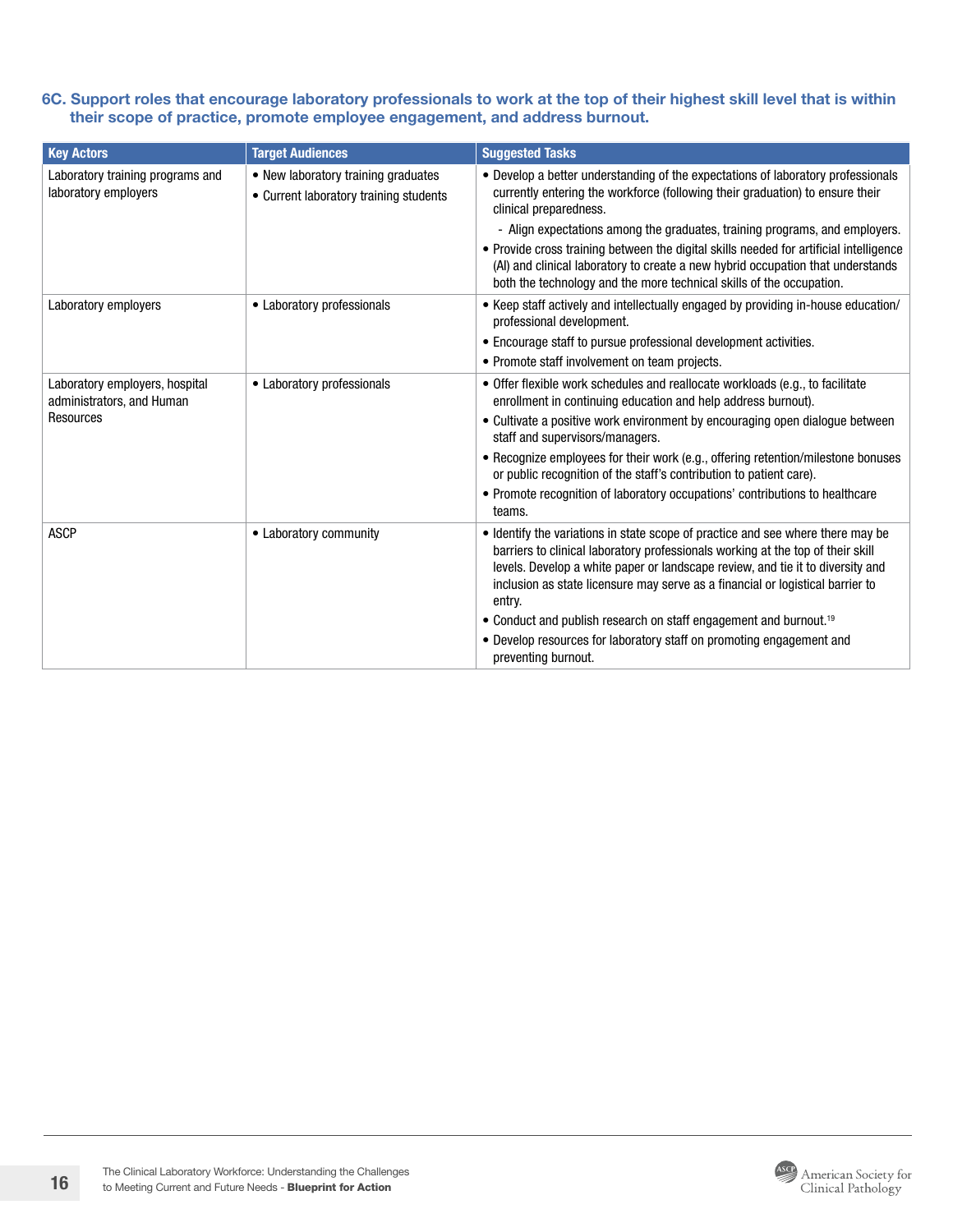#### <span id="page-16-0"></span>Recommendation 7: Examine opportunities for on-the-job training.

Where the reduction in training programs is adversely impacting the future supply of qualified job candidates, increased on-the-job training may be a way to address the increasing demand for qualified laboratory professionals. For example, offering on-the-job training may enable some laboratory employers to hire lower-level, less-qualified job candidates whom they will train for their positions. This strategy can enlarge the pool of prospective job candidates. In some cases, it can also facilitate the employee orientation/onboarding process if the laboratory is able to hire existing staff who are working in other, roles in the organization and are already familiar with the organization's structure, systems, and policies.

However, there are both internal and external factors to consider when organizations are exploring the viability of offering on-the-job training for specific occupational roles. For example, laboratories interested in providing on-the-job training must ensure that the training is consistent with the Clinical Laboratory Improvement Amendment regulations. Some states have licensure requirements that limit laboratories from offering on-the-job training. Another factor to consider in examining the viability of on-the-job training at an organizational level is whether the organization has the infrastructure to support on-site training or whether they would need access to local academic settings (e.g., community colleges, technical colleges). The organization's climate and compensation structure are related factors to consider, such as whether staff who moved into a position or role via on-the-job training would earn the same salary and have the same promotion opportunities as staff who entered the position/role with the desired degree or qualifications.

| <b>Key Actors</b>                                                                                        | <b>Target Audiences</b>                                      | <b>Suggested Tasks</b>                                                                                                                                                                                                                                                                                         |
|----------------------------------------------------------------------------------------------------------|--------------------------------------------------------------|----------------------------------------------------------------------------------------------------------------------------------------------------------------------------------------------------------------------------------------------------------------------------------------------------------------|
| Laboratory employers, hospital<br>administrators, and specialty<br>laboratory societies/ organizations   | • Laboratory professionals<br>• Laboratory training programs | • Examine where investment in on-the-job training can counteract the decline<br>in training programs and/or can help facilitate employment recruitment (e.g.,<br>for employees seeking education that costs less than pursuing an academic<br>degree or who want to work in the laboratory while in training). |
| ASCP and other partners (e.g., other<br>specialty laboratory societies and/or<br>organizations, UW CHWS) | • Government institutions                                    | • Meet with DOL around opportunities for national-level clinical laboratory<br>workforce advancement (e.g., using Workforce Investment Opportunity Act<br>funding).                                                                                                                                            |
|                                                                                                          |                                                              | • Meet with DOL to discuss on-the-job training opportunities in laboratories that<br>experience shortage of personnel.                                                                                                                                                                                         |
|                                                                                                          |                                                              | • Coordinate with DOL to expand apprenticeship opportunities under the federal<br>registered apprenticeship program, and coordinate an effort to get funding to<br>target clinical laboratory jobs. <sup>17,18</sup>                                                                                           |

#### <span id="page-16-1"></span>7A. Explore on-the-job training opportunities as a way to address the workforce shortage.

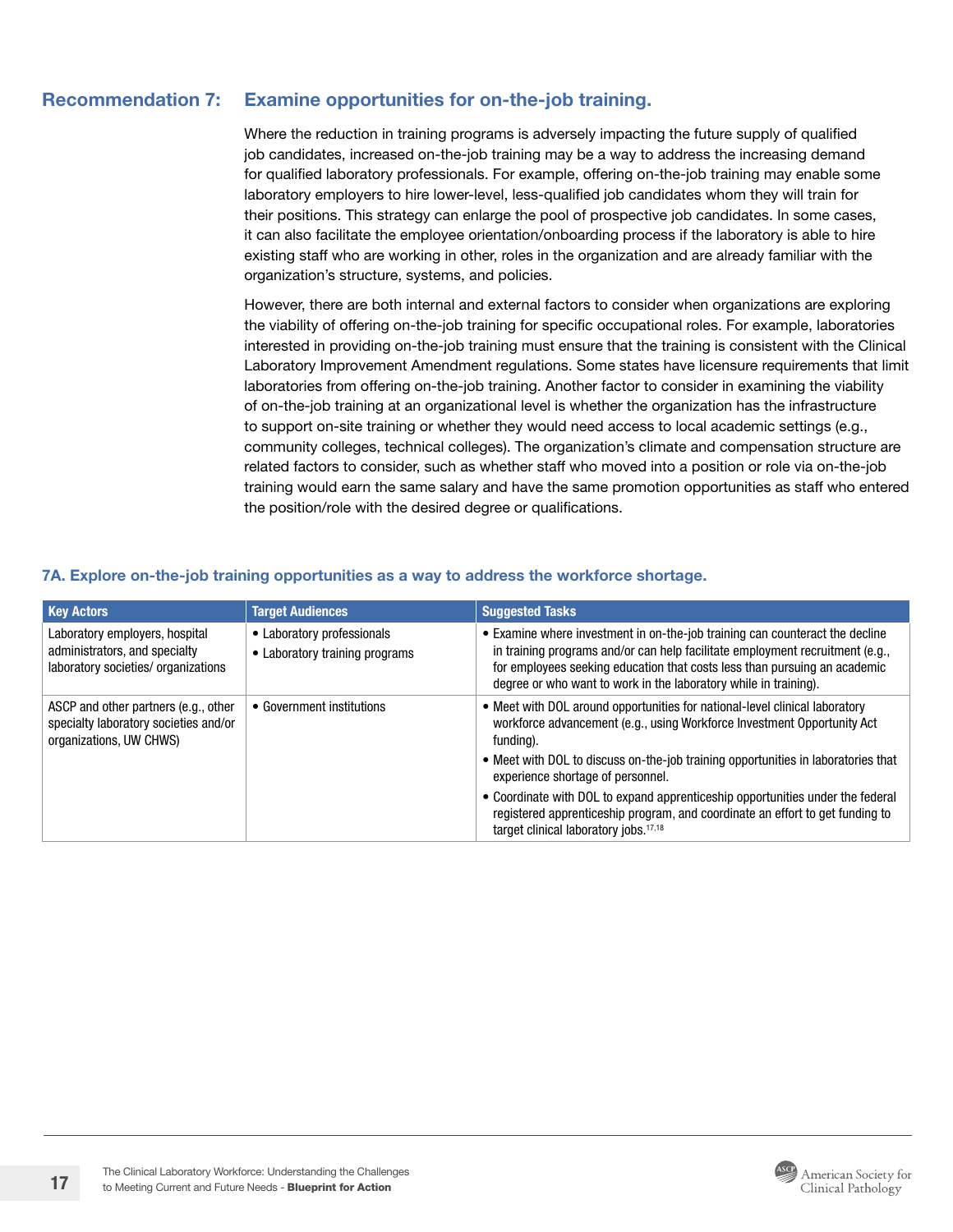#### <span id="page-17-0"></span>AIM 3: CONTINUALLY INCREASE THE DIVERSITY AND INCLUSION OF THE CLINICAL LABORATORY WORKFORCE

To address issues of diversity and inclusion, examination of the underlying concerns about equity (whether it be equitable access to education or employment) is necessary. Greater diversity in terms of gender, age, and race/ethnicity would help make the laboratory workforce more representative of the general population. It includes promoting greater diversity in laboratory training programs. Thus, a focus on diversity and inclusion in workforce recruitment extends along the entire career pathway, from academic recruitment (into laboratory training programs) to employee recruitment to employee retention.

#### Recommendation 8: Promote diversity in academic recruitment.

The study by Garcia et al found that although there were perceptions that the representation of minorities and underrepresented groups in the student body of laboratory training programs reflected the diversity of the program's surrounding communities, there is also a need for more strategic engagement to ensure diversity.<sup>1</sup> Collaborative efforts across multiple levels are vital to help ensure that program-level recruitment efforts align with institutional-level strategies for ensuring a diverse student body and promoting diversity of new entrants into the laboratory professions. Furthermore, it is important to provide students with multiple types of support to help them succeed once they enter an academic training program (e.g., financial support, academic support, professional guidance, coaching, and mentoring).

#### 8A. Identify groups, agencies, and other organizations that support students from underserved communities, and form partnerships to promote laboratory careers.

| <b>Key Actors</b>                      | <b>Target Audiences</b>                                                                                          | <b>Suggested Tasks</b>                                                                                                                                                                                                                                                                                                                                                                                                                                                                                                                                                                                                                                                                                                                                                    |
|----------------------------------------|------------------------------------------------------------------------------------------------------------------|---------------------------------------------------------------------------------------------------------------------------------------------------------------------------------------------------------------------------------------------------------------------------------------------------------------------------------------------------------------------------------------------------------------------------------------------------------------------------------------------------------------------------------------------------------------------------------------------------------------------------------------------------------------------------------------------------------------------------------------------------------------------------|
| <b>ASCP</b>                            | • Laboratory training programs<br>• Laboratories<br>• Grades 1-12, community college, and<br>university students | • Identify and collaborate with underserved community organizations that support<br>students in their communities to promote laboratory careers (e.g., national,<br>state, and local STEM-oriented organizations, Faces for the Future <sup>20</sup> ).<br>• Offer incentives to participating entities in promoting laboratory occupations<br>among underrepresented groups.<br>• Offer grants to STEM-oriented organizations that support underrepresented<br>students.<br>• Develop and implement an engagement plan for volunteers and influencers<br>(including sharing promotional materials and resources and managing<br>relationships) to promote laboratory careers.<br>• Implement Recommendation 7A to support students from underrepresented<br>communities. |
| Underserved community<br>organizations | • Laboratory training programs<br>• Laboratories<br>• Grades 1-12, community college, and<br>university students | • Engage in outreach with students, parents, and counselors in underserved<br>communities to highlight laboratory careers and opportunities.<br>• Engage in outreach and partnerships with laboratory employers and training<br>programs to develop internships for students from underserved communities.<br>• Develop student support activities, such as coaching students from<br>underrepresented groups on applying for scholarships and completing job<br>applications.<br>• Provide mentorship for students who are interested in exploring careers in the<br>laboratory.                                                                                                                                                                                         |

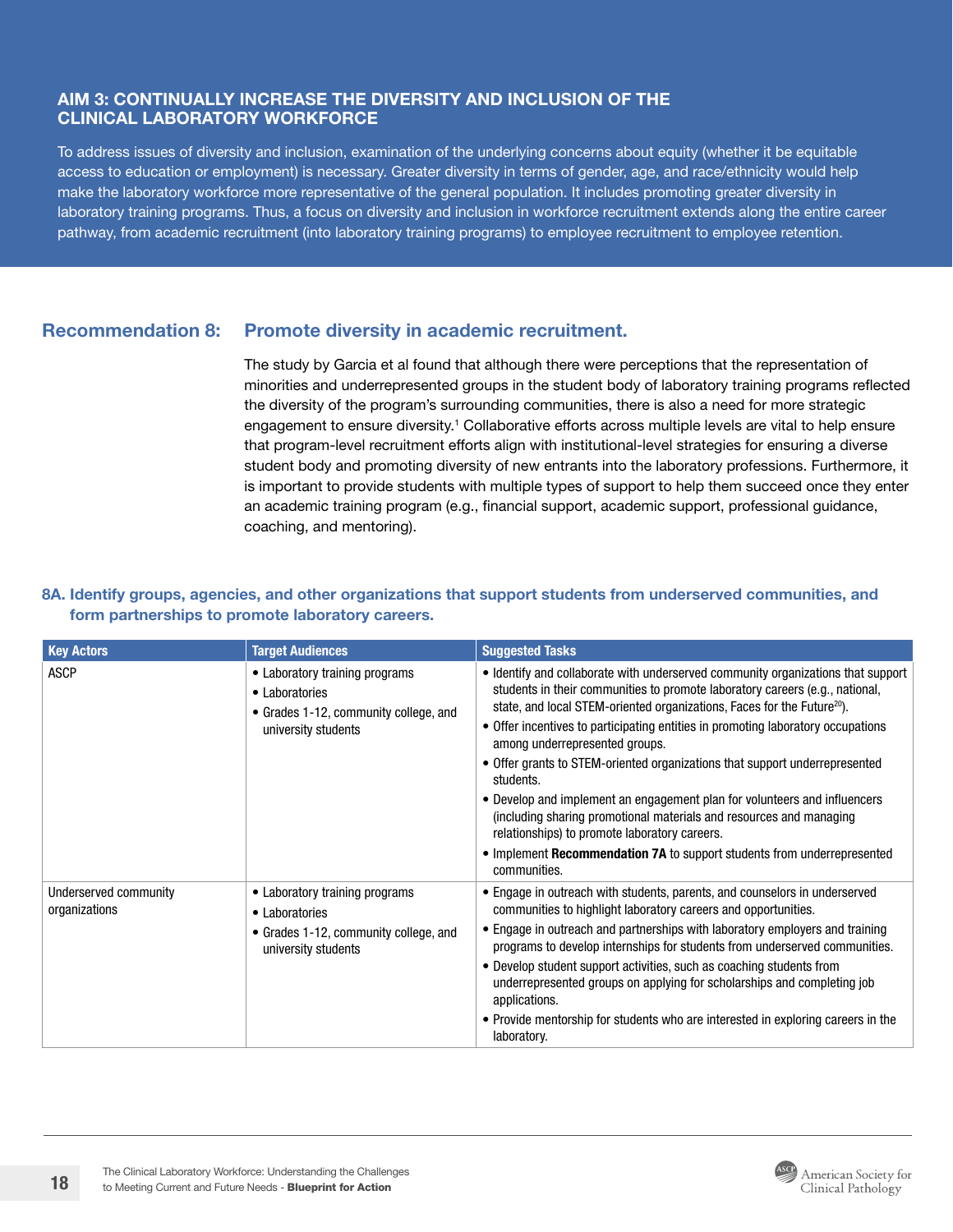#### 8B. Develop resources to address educational barriers and underlying inequities to promote opportunities in the clinical laboratory professions.

| <b>Key Actors</b>                                                                                                                                 | <b>Target Audiences</b>                                                                                                                                           | <b>Suggested Tasks</b>                                                                                                                                                                                                                                                                                                                                                                                                                                                                                                                                                                                             |
|---------------------------------------------------------------------------------------------------------------------------------------------------|-------------------------------------------------------------------------------------------------------------------------------------------------------------------|--------------------------------------------------------------------------------------------------------------------------------------------------------------------------------------------------------------------------------------------------------------------------------------------------------------------------------------------------------------------------------------------------------------------------------------------------------------------------------------------------------------------------------------------------------------------------------------------------------------------|
| <b>ASCP</b>                                                                                                                                       | • Laboratory training programs<br>• Laboratory employers<br>• Grades 1-12, community college, and<br>university students<br>• Underserved community organizations | • Design and distribute materials with a focus on removing information barriers<br>that prevent individuals in underserved communities from learning about these<br>careers and opportunities in the laboratory (e.g., developing laboratory career<br>information resources in a variety of languages).<br>• Partner with underserved community organizations to distribute informational<br>materials about the laboratory in their communities.                                                                                                                                                                 |
| ASCP and UW CHWS                                                                                                                                  | • Laboratory training programs<br>• Laboratory employers<br>• Grades 1-12, community college, and<br>university students<br>• Underserved community organizations | • Investigate issues around equity and access to laboratory training for students<br>from underrepresented groups to identify ways to increase educational<br>opportunities, increase student engagement, and promote student success. <sup>21-24</sup><br>• Enhance data collection by conducting research on diversity of the clinical<br>laboratory workforce using federal (e.g., census surveys) and non-federal data<br>sources.<br>• Produce and distribute reports on diversity trends among students in laboratory<br>training programs (use Integrated Postsecondary Education Data System<br>database). |
| ASCP, National Accreditation Agency<br>for Clinical Laboratory Sciences,<br>laboratory training programs, other<br>specialty laboratory societies | • Grades 1-12, community college, and<br>university students<br>• Underserved community organizations                                                             | • Develop a clearinghouse, one place to access scholarships for laboratory<br>professionals across the country, and research various underserved community<br>organizations that already offer scholarships for underrepresented students<br>(e.g., Hispanic organizations).                                                                                                                                                                                                                                                                                                                                       |

#### 8C. Develop a communication plan to attract students from underrepresented populations to laboratory careers.

| <b>Key Actors</b> | <b>Target Audiences</b>                                                                                                                                          | <b>Suggested Tasks</b>                                                                                                                                                                                                                                                                                                                                                                                                                                                                                                                                             |
|-------------------|------------------------------------------------------------------------------------------------------------------------------------------------------------------|--------------------------------------------------------------------------------------------------------------------------------------------------------------------------------------------------------------------------------------------------------------------------------------------------------------------------------------------------------------------------------------------------------------------------------------------------------------------------------------------------------------------------------------------------------------------|
| ASCP              | • Laboratory training programs<br>• Laboratory employers<br>• Grades 1-12 community college, and<br>university students<br>• Underserved community organizations | • Work with groups to develop and execute an integrated multi-channel<br>communications plan (e.g., email, social media, web, print).<br>• Amplify social media and other media platform use to recruit individuals<br>from underrepresented groups. For example, develop messages in a variety<br>of languages to ensure message reaches the target audience in their<br>communities.<br>• Partner with underserved community organizations to enhance the reach of<br>the message. For example, the partners can distribute the message to their<br>communities. |

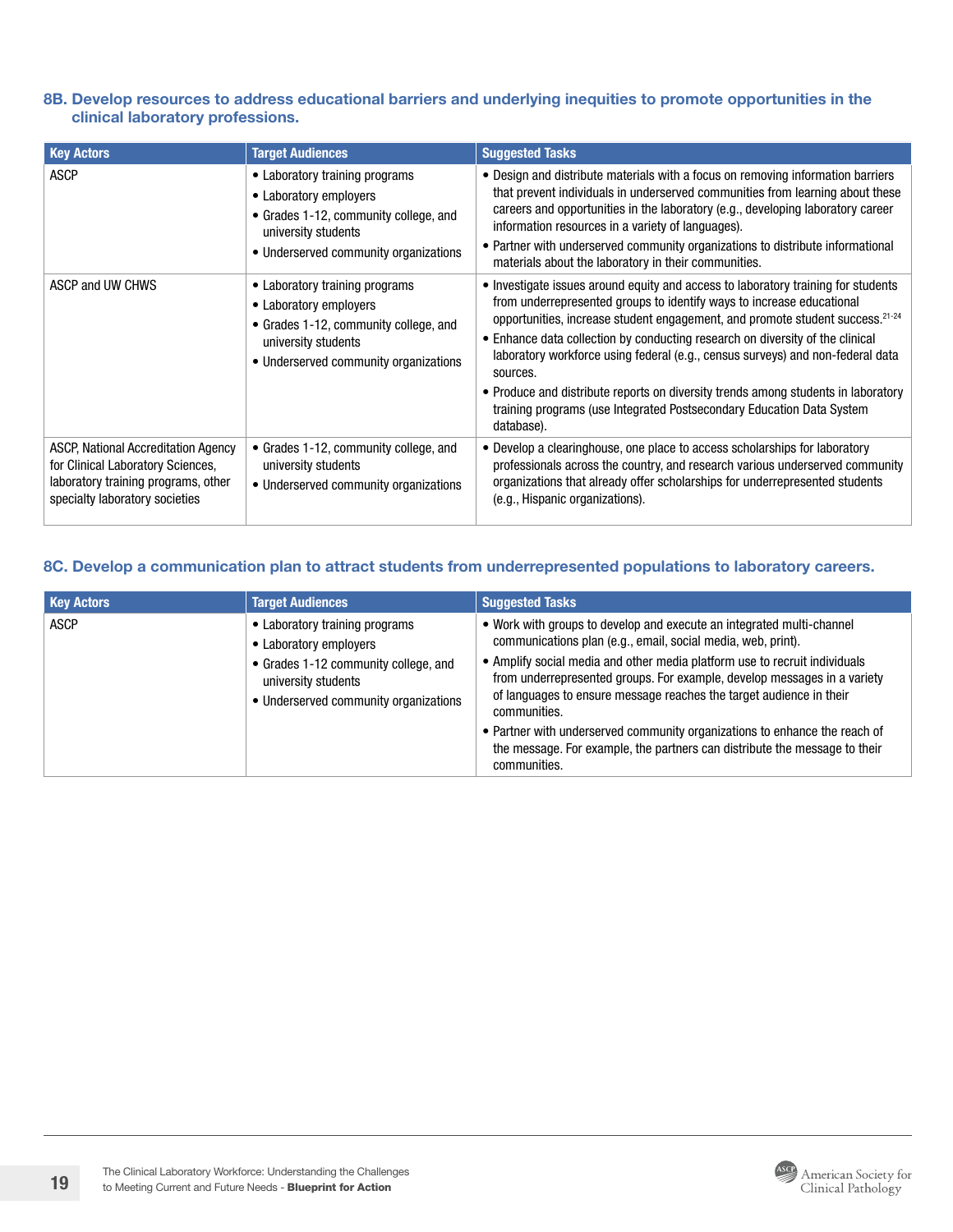#### <span id="page-19-0"></span>Recommendation 9 Encourage employer efforts to increase workforce diversity.

There is an ongoing need not only to increase awareness of the importance of diversity in the laboratory workforce but also to move beyond discussion to actionable, systematic efforts.<sup>1</sup> Within the institution, these efforts include aligning strategies for recruiting minority and underrepresented groups for the laboratory with institutional initiatives to promote synergy. They also include providing institutional supports, such as mentoring, to encourage laboratory personnel from minorities and underrepresented groups to stay in the field and promote their professional development.

#### 9A. Increase awareness of the importance of diversity and inclusion in the laboratory.

| <b>Key Actors</b>                                   | <b>Target Audiences</b>                                                       | <b>Suggested Tasks</b>                                                                                                                                                                                                                                                                                                                                                                                                                                                                                                                                                                                                                                                                            |
|-----------------------------------------------------|-------------------------------------------------------------------------------|---------------------------------------------------------------------------------------------------------------------------------------------------------------------------------------------------------------------------------------------------------------------------------------------------------------------------------------------------------------------------------------------------------------------------------------------------------------------------------------------------------------------------------------------------------------------------------------------------------------------------------------------------------------------------------------------------|
| Laboratory employers                                | • Laboratory professionals<br>• Hospital administrators and HR<br>departments | • Share information and resources about the benefits of diversity and inclusion in<br>the laboratory.<br>• Keep laboratory supervisors/managers informed of departmental and<br>institutional efforts to recruit personnel from underrepresented groups.<br>• Form a laboratory departmental task force to address diversity and inclusion<br>within the laboratory.<br>• Develop employment recruitment strategies and actionable items (and move<br>beyond discussion).<br>- Recruit personnel/new graduates from underrepresented groups and<br>identify support structures to facilitate entry into the workforce.<br>- Promote partnerships and networks to broaden recruitment populations. |
| ASCP and/or other specialty<br>laboratory societies | • Laboratory community                                                        | • Provide opportunities for members of the laboratory community to actively<br>promote diversity and inclusion (e.g., by implementing recommendations 8 and<br>9).<br>• Form a task force to address diversity and inclusion within the laboratory<br>community.<br>• Leverage professional networks and collaborations to expand the visibility of<br>the field to underrepresented groups.                                                                                                                                                                                                                                                                                                      |

#### 9B. Expand mentorship and diversity training programs to retain laboratory staff from underrepresented groups.

| <b>Key Actors</b>                                                  | <b>Target Audiences</b>          | <b>Suggested Tasks</b>                                                                                                                                                 |
|--------------------------------------------------------------------|----------------------------------|------------------------------------------------------------------------------------------------------------------------------------------------------------------------|
| Laboratory employers and laboratory<br>directors                   | • Staff managers and supervisors | • Develop mentorship programs that pair high-level leaders with employees<br>from underrepresented population.                                                         |
|                                                                    |                                  | • Develop an employee taskforce to identify ways to promote the retention and<br>professional development of employees from minorities and underrepresented<br>groups. |
|                                                                    |                                  | • Develop diversity training programs for laboratory professionals at the<br>institutional level.                                                                      |
| ASCP and/or other specialty<br>laboratory societies/ organizations | • Laboratory community           | • Provide opportunities for members of the laboratory community to serve as<br>mentors (e.g., Career Ambassador 2.0).                                                  |

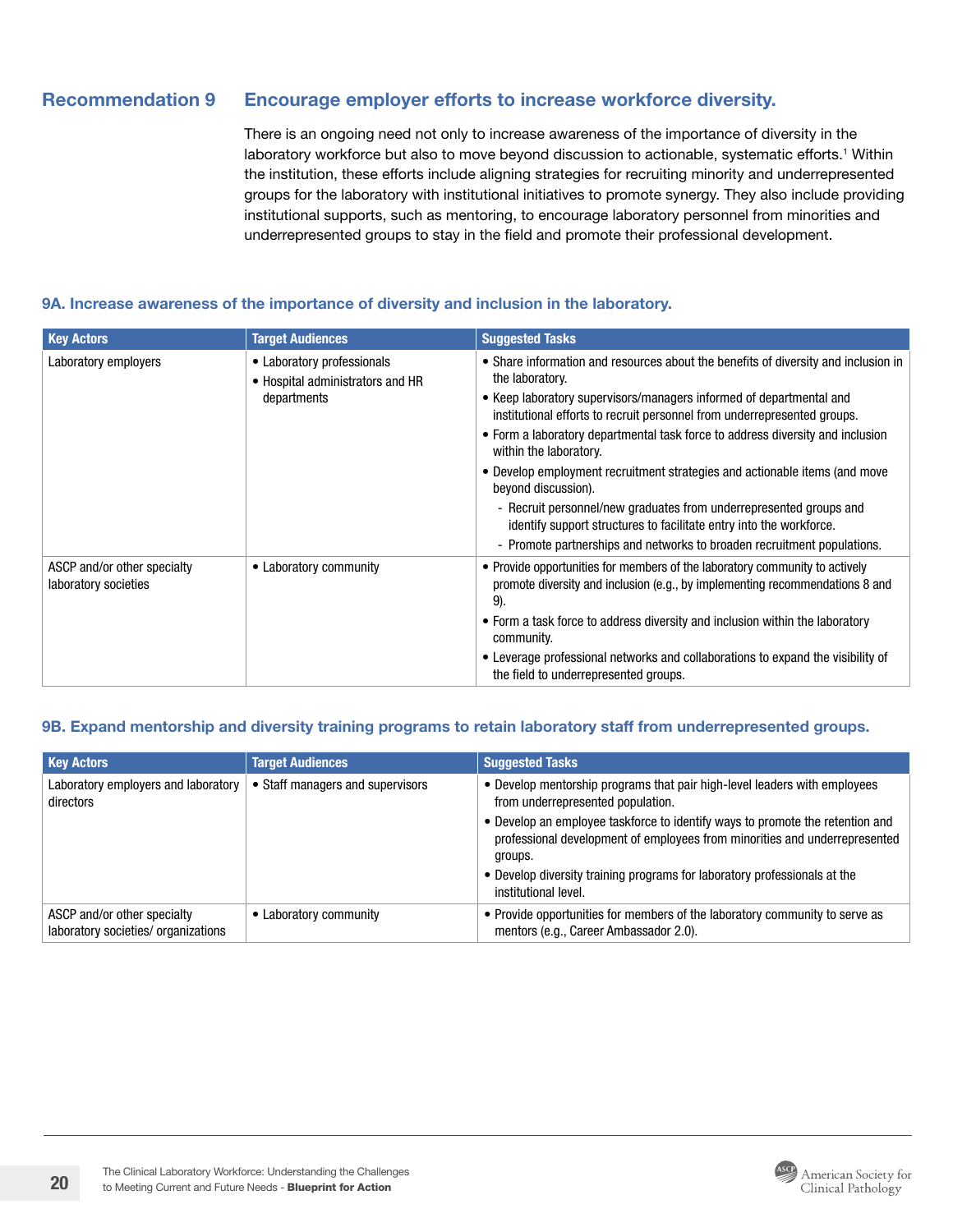#### <span id="page-20-0"></span>PRIORITIES AND OPPORTUNITIES

As reflected in the array of key actors and target audiences across the recommendations, collective efforts are needed to address the needs and challenges facing the clinical laboratory workforce. These efforts would also benefit from input and guidance of cross-level advisory bodies representing the varied stakeholders. These entities, which would be created as part of next steps for the project, would oversee the execution of tasks identified in this blueprint (including the prioritization of critical needs, formulation of shared goals, and articulation of public policy recommendations).

#### Recommendation 10: Develop a nationwide coalition and campaign for action that would support the laboratory workforce of the future.

Guided by this blueprint and the underlying study, *Clinical Laboratory Workforce: Understanding the Challenges to Meeting Current and Future Needs* <sup>1</sup> , ASCP will put together a national coalition of individual and organizational partners, representing a wide range of key actors and audiences, that will work together to address the clinical laboratory workforce's current challenges and future needs. The coalition will develop a campaign for action that will focus on the three aims presented in this blueprint: increasing the visibility of clinical laboratory occupations, expanding and improving workforce recruitment and retention, and continually increasing the diversity and inclusion of the clinical laboratory workforce. As part of their charter, the coalition will help disseminate materials outlined in the blueprint, help formulate shared public policy goals, and make suggestions to amplify the impact of the ensuing projects. Furthermore, they will assist in the evaluation of the success and effectiveness of interventions stemming from the recommendations and research on related factors.

#### Recommendation 11: Form a workforce steering committee.

To oversee the execution of the blueprint, ASCP will create a workforce steering committee, managed by ASCP staff, to develop an implementation plan addressing the top priorities, including short- and long-term goals. The committee will consist of a chair and a multidisciplinary group of members including individuals and groups invited to participate from the key actors and audiences.

#### Recommendation 12: Secure funding to implement blueprint recommendations.

The proposed recommendations in this blueprint require funding for operation and implementation. This report presents action items, key actors, and suggested tasks as an important first step to outline the needs of the field. Funding is especially crucial to the visibility and diversity activities where there are scarce or no resources. A potential next step is to bring together key actors to develop consensus around and prioritize action steps. Funding opportunities as well as gaps in funding will need to be identified to help carry out these actions. Coordinated funding efforts across federal and non-federal sources will also be needed.

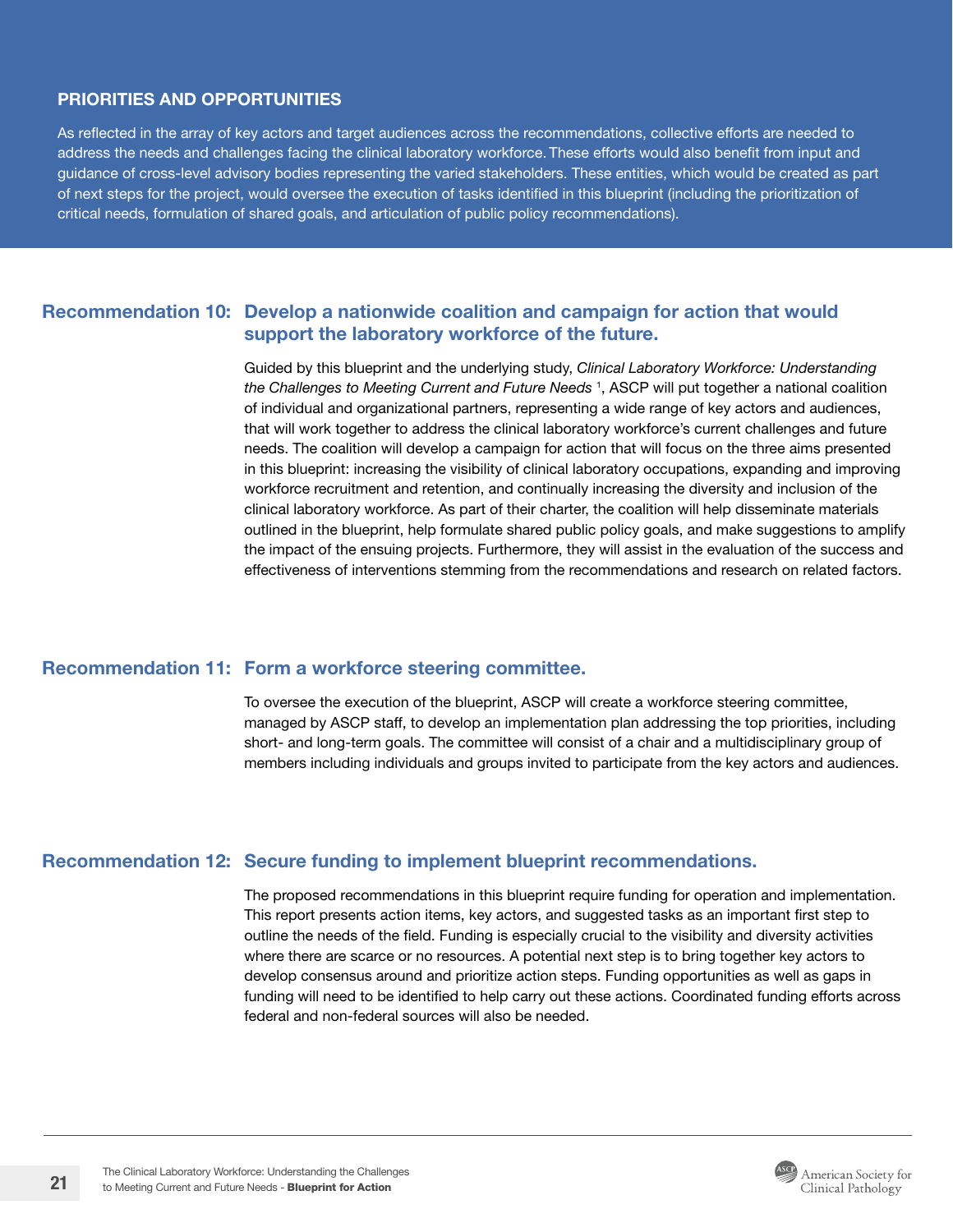# **Conclusion** and Next Steps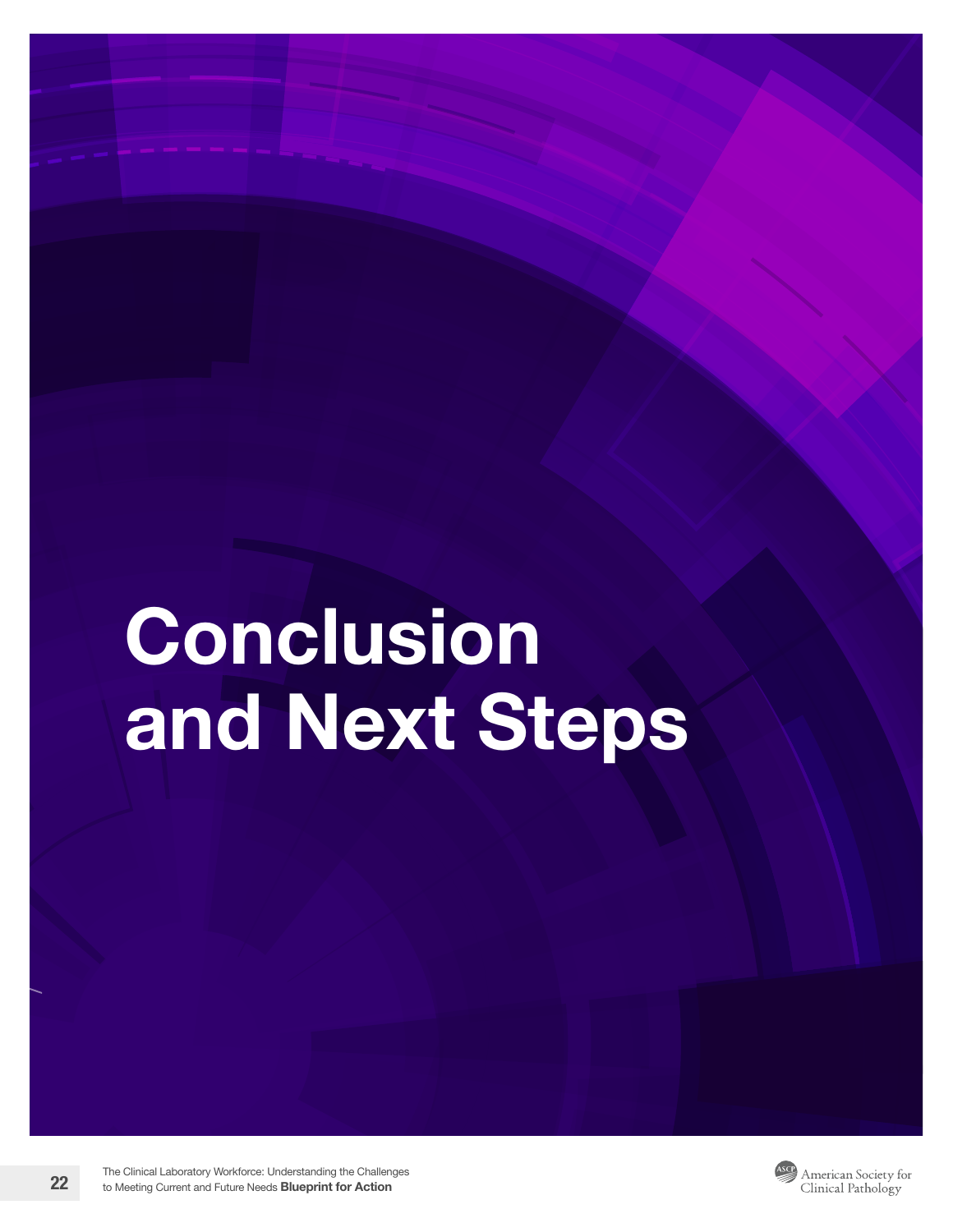# <span id="page-22-0"></span>**CONCLUSION**

This blueprint for action highlighted three sets of overarching aims gleaned from the results of the study, *Clinical Laboratory Workforce: Understanding the Challenges to Meeting Current and Future Needs*<sup>1</sup> —increase the visibility of clinical laboratory occupations, expand and improve workforce recruitment and retention, and continually increase the diversity and inclusion of the clinical laboratory workforce. The proposed recommendations and tasks include suggestions shared by the study participants as well as approaches informed by workforce literature. The suggested tasks address a range of data-supported needs for increased visibility of the opportunities to become laboratory professionals, even before the prospective candidates are ready to enter the workforce. Activities geared toward elementary and middle school students should be amplified. The tasks also address concerns such as a lack of uniform, consistent use of occupational titles and roles to identify laboratory professionals, as well as the need to examine opportunities for on-the-job training to promote professional development and career pathways. In addition, the recommendations and tasks underscore a need to integrate greater diversity into efforts to strengthen both academic and employment recruitment and retention.

Among the factors that are critical to the implementation of the recommendations in this blueprint are active, strategic engagement of individuals and organizations committed to strengthening the clinical laboratory workforce and funding from philanthropic organizations to support the initiatives. Engagement includes the development of a laboratory workforce committee managed by ASCP and formation of a national coalition on middle-skills workforce development. Both groups will provide expertise and oversee ASCP-led activities from the proposed recommendations to ensure that they serve the needs of the laboratory field. Furthermore, they will assist with efforts to evaluate the resulting interventions and conduct related research on factors affecting the laboratory workforce (including diversity and the benefits for patient outcomes).

## NEXT STEPS

One of the aims pursuant to the study, *Clinical Laboratory Workforce: Understanding the Challenges to Meeting Current and Future Needs*<sup>1</sup> , is to identify interventions that could be supported by philanthropy and implemented by ASCP (and any potential partners) to address the challenges facing the clinical laboratory professional workforce, based on the research findings. Now is a time of opportunity to move these recommendations forward. Next steps include prioritizing needs and goals (with input from the advisory bodies), drafting timelines for suggested tasks organized by short-term vs long-term (i.e., whether they can be implemented within 12 months or require longer than 12 months), and securing philanthropic funding to implement the recommendations. These concerted efforts are key to a strategic plan to prepare and build a resilient laboratory workforce for the future and to meet the increasing demands that laboratory professionals face in contributing to high-quality patient care.

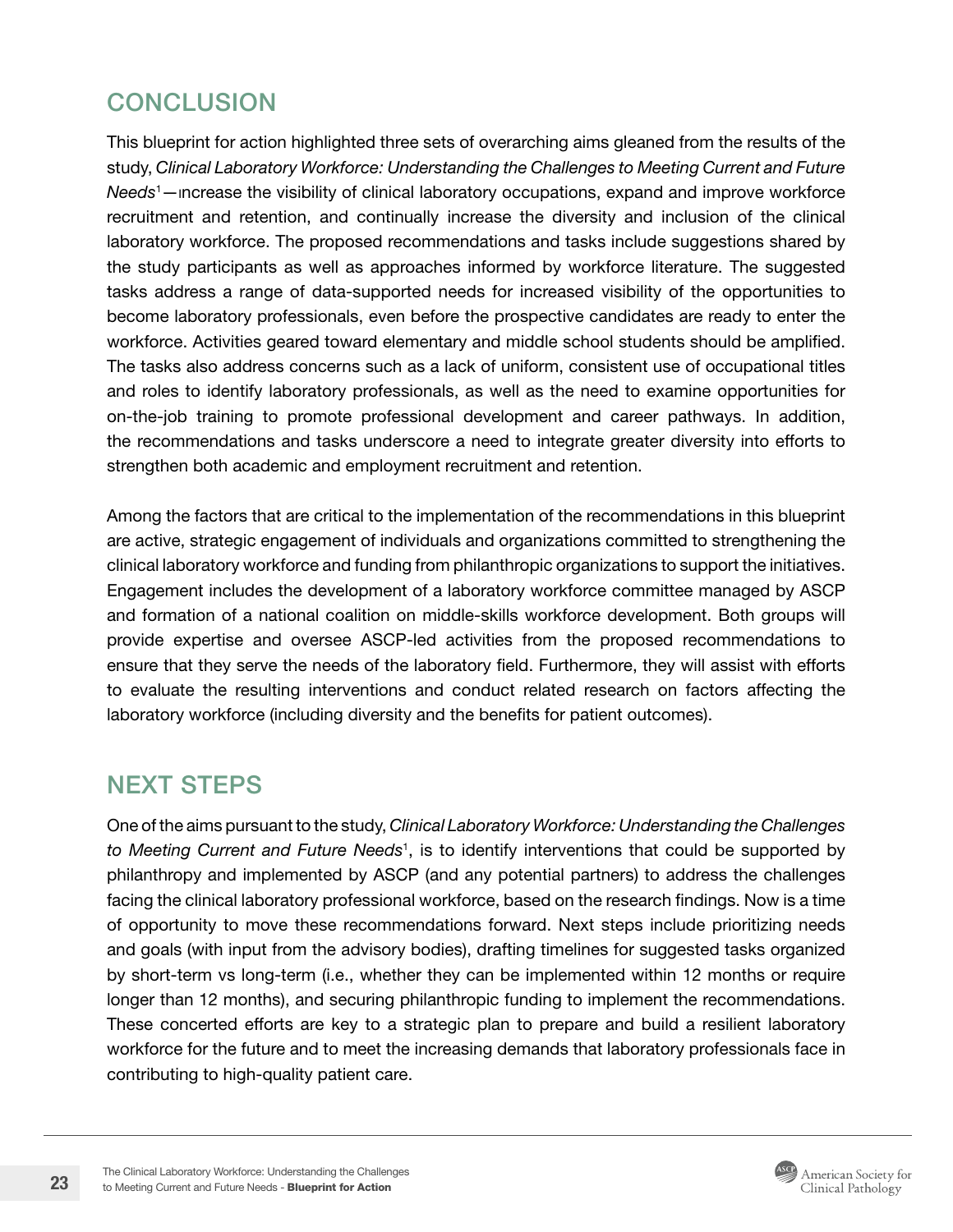# <span id="page-23-0"></span>**REFERENCES**

- 1. Garcia E, Kundu I, Kelly M, Guenther G, Skillman SM, Frogner B. The Clinical Laboratory Workforce: Understanding the Challenges to Meeting Current and Future Needs. American Society for Clinical Pathology (Washington, DC) and Center for Health Workforce Studies, University of Washington (Seattle, WA), April 2021. [https://ascpcdn.s3.amazonaws.com/static/ISTP/Siemens\\_](https://ascpcdn.s3.amazonaws.com/static/ISTP/Siemens_Clinical+Laboratory+Workforce_Brochure_042721.p) [Clinical+Laboratory+Workforce\\_Brochure\\_042721.pdf](https://ascpcdn.s3.amazonaws.com/static/ISTP/Siemens_Clinical+Laboratory+Workforce_Brochure_042721.p)
- 2. Garcia E, Kundu I, Kelly M, Soles R. The American Society for Clinical Pathology's 2018 Vacancy Survey of Medical Laboratories in the United States. Am J Clin Pathol. 2019;152(2):155-168. doi:10.1093/ajcp/aqz046
- 3. Garcia E, Kundu I, Fong K. American Society for Clinical Pathology's 2019 Wage Survey of Medical Laboratories in the United States. Am J Clin Pathol. 2020;(aqaa197). doi:10.1093/ajcp/aqaa197
- 4. Snyder CR, Frogner BK, Skillman SM. Facilitating Racial and Ethnic Diversity in the Health Workforce. J Allied Health. 2018;47(1):58-65.
- 5. Health Resources and Services Administration. Goal 2: Foster a Health Care Workforce Able to Address Current and Emerging Needs. Official web site of the U.S. Health Resources & Services Administration. Published March 31, 2017. Accessed March 19, 2021. <https://www.hrsa.gov/about/strategic-plan/goal-2.html>
- 6. Garcia E, Kundu I, Kelly M, Soles R. Laboratory Staffing Data During COVID-19 Pandemic. Washington; 2021:1-26. [https://ascpcdn.s3.amazonaws.com/static/](https://ascpcdn.s3.amazonaws.com/static/ISTP/ASCP_Covid-19_data_web.pdf) [ISTP/ASCP\\_Covid-19\\_data\\_web.pdf.](https://ascpcdn.s3.amazonaws.com/static/ISTP/ASCP_Covid-19_data_web.pdf) Accessed March 18, 2021.
- 7. US Bureau of Labor Statistics. The Employment Situation February 2021. News Release. Published March 5, 2021. Accessed March 19, 2021. [https://www.bls.](https://www.bls.gov/news.release/pdf/empsit.pdf) [gov/news.release/pdf/empsit.pdf](https://www.bls.gov/news.release/pdf/empsit.pdf)
- 8. Kemmerer A. ASCP Recruitment of Medical Laboratory Professionals. ASCP; 2019:1-24. [https://ascpcdn.s3.amazonaws.com/static/ISTP/](https://ascpcdn.s3.amazonaws.com/static/ISTP/Recruitment+of+Medical+Laboratory+Professionals+Project.pdf) [Recruitment+of+Medical+Laboratory+Professionals+Project.pdf](https://ascpcdn.s3.amazonaws.com/static/ISTP/Recruitment+of+Medical+Laboratory+Professionals+Project.pdf). Accessed April 26, 2021.
- 9. Avera Academy: A Southeast Tech Partnership with Avera Health and the Sioux Falls School District. [Southeasttech.edu](http://Southeasttech.edu). [https://www.southeasttech.edu/news/2019/](https://www.southeasttech.edu/news/2019/avera-academy-partnership.php) [avera-academy-partnership.php.](https://www.southeasttech.edu/news/2019/avera-academy-partnership.php) Published 2021. Accessed April 26, 2021.
- 10. Build Dakota Scholarships. [Builddakotascholarships.com](http://Builddakotascholarships.com). [https://www.](https://www.builddakotascholarships.com/) [builddakotascholarships.com/](https://www.builddakotascholarships.com/). Published 2021. Accessed April 26, 2021.
- 11. HOSA Future Health Professionals. [Hosa.org](http://Hosa.org).<https://hosa.org/>. Published 2021. Accessed April 26, 2021.
- 12. Behan K. Strategies for Sustainability of University-Based Medical Laboratory Sciences Programs. Lab Med. 2020. doi:10.1093/labmed/lmaa109
- 13. American Society for Clinical Pathology Board of Certification, The American Society for Clinical Laboratory Science. Standardizing the Professional Title of Medical Laboratory Professionals. Published 2019. Accessed March 11, 2021. [https://ascls.org/](https://ascls.org/standardizing-the-professional-title-of-medical-laboratory-professionals/) [standardizing-the-professional-title-of-medical-laboratory-professionals/](https://ascls.org/standardizing-the-professional-title-of-medical-laboratory-professionals/)
- 14. O\*NET® Career Exploration Tools. O\*NET Resource Center. National Center for O\*NET Development. [https://www.onetcenter.org/tools.html.](https://www.onetcenter.org/tools.html) Accessed 16 April 2021.
- 15. Skills Search. O\*NET OnLine. National Center for O\*NET Development. [https://](https://www.onetonline.org/skills/) [www.onetonline.org/skills/](https://www.onetonline.org/skills/). Accessed 16 April 2021.
- 16. O\*NET OnLine. National Center for O\*NET Development. [https://www.onetonline.](https://www.onetonline.org/) [org/.](https://www.onetonline.org/) Accessed 16 April 2021.
- 17. [Apprenticeship.gov](http://Apprenticeship.gov). [Apprenticeship.gov.](http://Apprenticeship.gov) [https://www.apprenticeship.gov/.](https://www.apprenticeship.gov/) Published 2021. Accessed April 26, 2021.
- 18. Open Funding Opportunities. [Apprenticeship.gov.](http://Apprenticeship.gov) [https://www.apprenticeship.](https://www.apprenticeship.gov/investments-tax-credits-and-tuition-support/open-funding-opportunities) [gov/investments-tax-credits-and-tuition-support/open-funding-opportunities.](https://www.apprenticeship.gov/investments-tax-credits-and-tuition-support/open-funding-opportunities) Published 2021. Accessed April 26, 2021.
- 19. Garcia E, Kundu I, Kelly M, Soles R, Mulder L, Talmon G. The American Society for Clinical Pathology's Job Satisfaction, Well-Being, and Burnout Survey of Laboratory Professionals. Am J Clin Pathol. 2020;153(4):470-486. doi:10.1093/ ajcp/aqaa008
- 20. FACES for the Future Coalition Changing the face of health. [Facesforthefuture.](http://Facesforthefuture.org) [org](http://Facesforthefuture.org).<https://facesforthefuture.org/>. Published 2021. Accessed April 26, 2021.
- 21. Ten Steps to Equity in Education. OECD; 2008:1-8. [https://www.oecd.org/](https://www.oecd.org/education/school/39989494.pdf) [education/school/39989494.pdf.](https://www.oecd.org/education/school/39989494.pdf) Accessed April 26, 2021.
- 22. Racial Equity in Education: 7 Key Points | USC Rossier. USC Rossier School of Education. [https://rossier.usc.edu/racial-equity-in-education-seven-key-points/.](https://rossier.usc.edu/racial-equity-in-education-seven-key-points/) Published 2021. Accessed April 26, 2021.
- 23. BEST PRACTICES IN EDUCATIONAL EQUITY. Hanover Research; 2017:1-31. [https://www.wasa-oly.org/WASA/images/WASA/1.0%20Who%20We%20](https://www.wasa-oly.org/WASA/images/WASA/1.0%20Who%20We%20Are/1.4.1.6%20SIRS/Download_Files/LI%202017/May%2019%20-%20Best%20Practices%20in%20Educational%20Equity.pdf) [Are/1.4.1.6%20SIRS/Download\\_Files/LI%202017/May%2019%20-%20Best%20](https://www.wasa-oly.org/WASA/images/WASA/1.0%20Who%20We%20Are/1.4.1.6%20SIRS/Download_Files/LI%202017/May%2019%20-%20Best%20Practices%20in%20Educational%20Equity.pdf) [Practices%20in%20Educational%20Equity.pdf](https://www.wasa-oly.org/WASA/images/WASA/1.0%20Who%20We%20Are/1.4.1.6%20SIRS/Download_Files/LI%202017/May%2019%20-%20Best%20Practices%20in%20Educational%20Equity.pdf). Accessed April 26, 2021.
- 24. What Equity in Education Really Looks Like | Resilient Educator. [ResilientEducator.com](http://ResilientEducator.com). [https://resilienteducator.com/classroom-resources/what](https://resilienteducator.com/classroom-resources/what-equity-really-means-in-schools/)[equity-really-means-in-schools/](https://resilienteducator.com/classroom-resources/what-equity-really-means-in-schools/). Published 2021. Accessed April 26, 2021.
- 25. Medical Laboratory Professionals: Who's Who in the Lab | Lab Tests Online. [Labtestsonline.org.](http://Labtestsonline.org) [https://labtestsonline.org/articles/medical-laboratory](https://labtestsonline.org/articles/medical-laboratory-professionals#)[professionals#](https://labtestsonline.org/articles/medical-laboratory-professionals#). Published 2021. Accessed April 26, 2021.
- 26. Tomorrow's Doctors, Tomorrow's Cures. AAMC. [https://www.aamc.org/.](https://www.aamc.org/) Published 2021. Accessed April 26, 2021.
- 27. Clinton Foundation. Clinton Foundation. [https://www.clintonfoundation.org/.](https://www.clintonfoundation.org/) Published 2021. Accessed April 26, 2021.
- 28. Siemens Foundation | About us | Siemens USA. Siemens USA. [https://new.](https://new.siemens.com/us/en/company/about/usa-foundations.html) [siemens.com/us/en/company/about/usa-foundations.html.](https://new.siemens.com/us/en/company/about/usa-foundations.html) Published 2021. Accessed April 26, 2021.
- 29. CCCLW Site. CCCLW Site.<https://www.ccclw.org/>. Published 2021. Accessed April 26, 2021.
- 30. How to Become a School Administrator: Career and Salary Information. Teacher Certification Degrees. [https://www.teachercertificationdegrees.com/careers/](https://www.teachercertificationdegrees.com/careers/school-administrator/) [school-administrator/](https://www.teachercertificationdegrees.com/careers/school-administrator/). Published 2021. Accessed April 26, 2021.
- 31. Home American School Counselor Association (ASCA). [Schoolcounselor.org](http://Schoolcounselor.org). <https://www.schoolcounselor.org/>. Published 2021. Accessed April 26, 2021.
- 32. American College Counseling Association Home. [Collegecounseling.org.](http://Collegecounseling.org) [http://](http://www.collegecounseling.org/) [www.collegecounseling.org/](http://www.collegecounseling.org/). Published 2021. Accessed April 26, 2021.
- 33. What Is a STEM Teacher and How to Become One. [https://www.ziprecruiter.](https://www.ziprecruiter.com/) [com/](https://www.ziprecruiter.com/). [https://www.ziprecruiter.com/Career/STEM-Teacher/What-Is-How-to-](https://www.ziprecruiter.com/Career/STEM-Teacher/What-Is-How-to-Become)[Become](https://www.ziprecruiter.com/Career/STEM-Teacher/What-Is-How-to-Become). Published 2021. Accessed April 26, 2021.
- 34. Home National Skills Coalition. National Skills Coalition. [https://www.](https://www.nationalskillscoalition.org/) [nationalskillscoalition.org/.](https://www.nationalskillscoalition.org/) Published 2021. Accessed April 26, 2021.

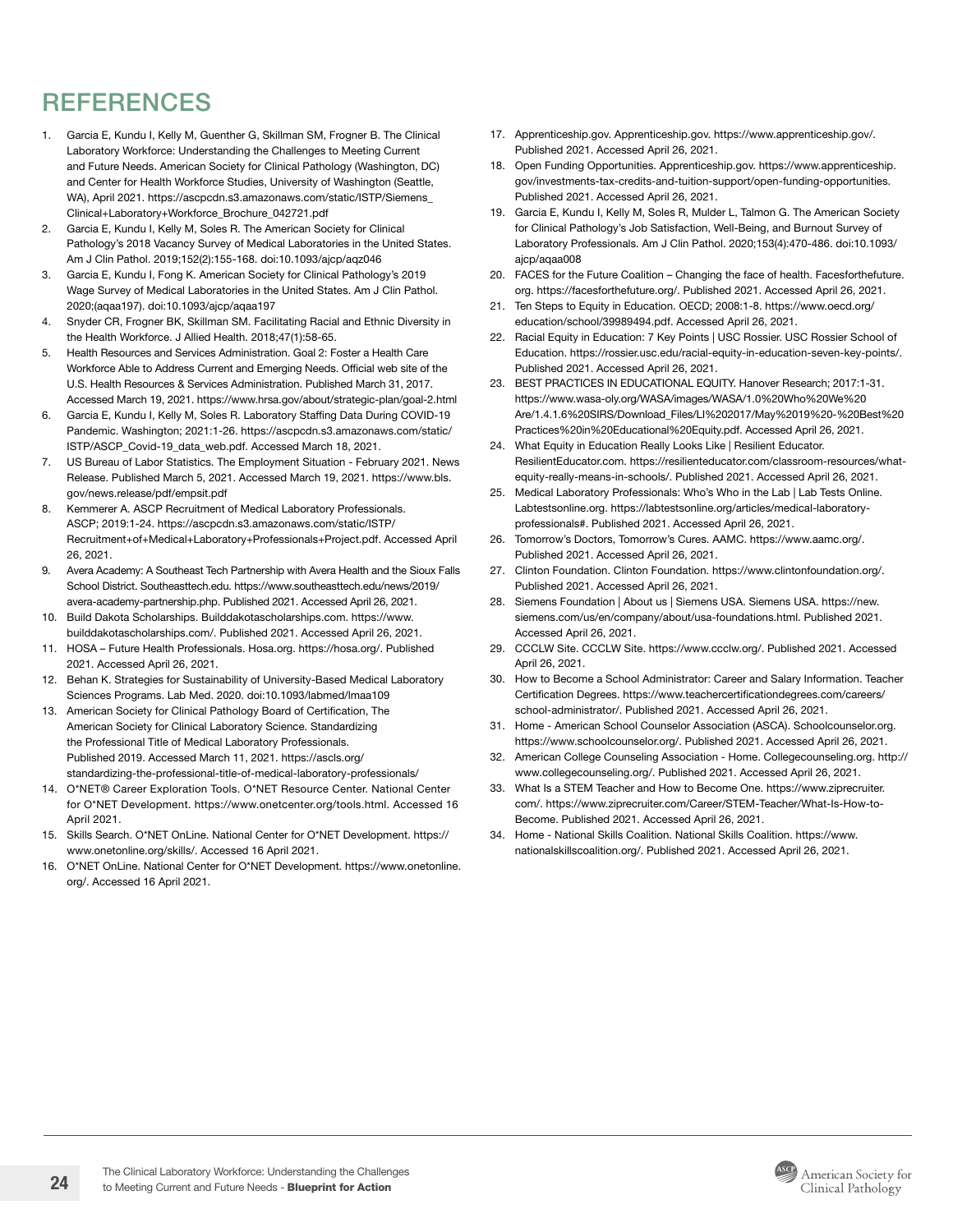# AUTHORS

#### AMERICAN SOCIETY FOR CLINICAL PATHOLOGY

The American Society for Clinical Pathology (ASCP) is a  $501(c)(3)$  nonprofit medical specialty society representing over 100,000 members. Our members are board certified pathologists, other physicians, clinical scientists (PhDs), certified medical laboratory scientists/technologists and technicians, and educators. ASCP is one of the nation's largest medical specialty societies and is the world's largest organization representing the field of laboratory medicine and pathology. As the leading provider of continuing education for pathologists and medical laboratory personnel, ASCP enhances the quality of the profession through comprehensive educational programs, publications, and self-assessment materials. For more information: [www.ascp.org](https://www.ascp.org)

*Edna C. Garcia, MPH* Institute for Science, Technology, and Policy, ASCP

*Iman Kundu, MPH* Institute for Science, Technology, and Policy, ASCP

*Melissa A. Kelly, PhD* Learning and Education Research Division, ASCP

## ACKNOWLEDGEMENTS

We are grateful to all the individuals and groups that took the time to review and contribute to the development of this blueprint for action.

#### CENTER FOR HEALTH WORKFORCE STUDIES AT THE UNIVERSITY OF WASHINGTON

The University of Washington Center for Health Workforce Studies at the (UW CHWS) conducts research to elevate the importance of workers in the delivery of health care in policy discussion. UW CHWS was established in 1998 with funding from the federal Health Resources and Services Administration (HRSA). It is based in the Research Section of the Department of Family Medicine, part of the University of Washington School of Medicine. For more information: [familymedicine.uw.edu/chws](http://familymedicine.uw.edu/chws)

*Bianca K. Frogner, PhD,* Center for Health Workforce Studies, University of Washington *Grace A. Guenther, MPA,* Center for Health Workforce Studies, University of Washington *Susan M. Skillman, MS,* Center for Health Workforce Studies, University of Washington



Other contributors include Karen Brown, MS, MASCP, MLS(ASCP)<sup>CM</sup>, E. Blair Holladay, PhD, MASCP, SCT(ASCP)<sup>CM</sup>, LaTanya Norwood, MBA, MS, Matthew Schulze, Amy Spiczka, M.S., SCT, HTL, MB (ASCP)CM, and Patricia A. Tanabe, MPA, MLS(ASCP)<sup>CM</sup>. ASCP Creative Team, Martin Tyminski, MFA, and Jennifer Brinson designed and managed the layout of this document. Agnes A. Zarkadas, BA, ELS, provided editing for the report. Jeff Jacobs, MA provided executive-level support for the project.

### FUNDING

This study was funded through grants to ASCP and UW CHWS by the Siemens Healthineers Fund of the Siemens Foundation.

# **SIEMENS | Foundation**

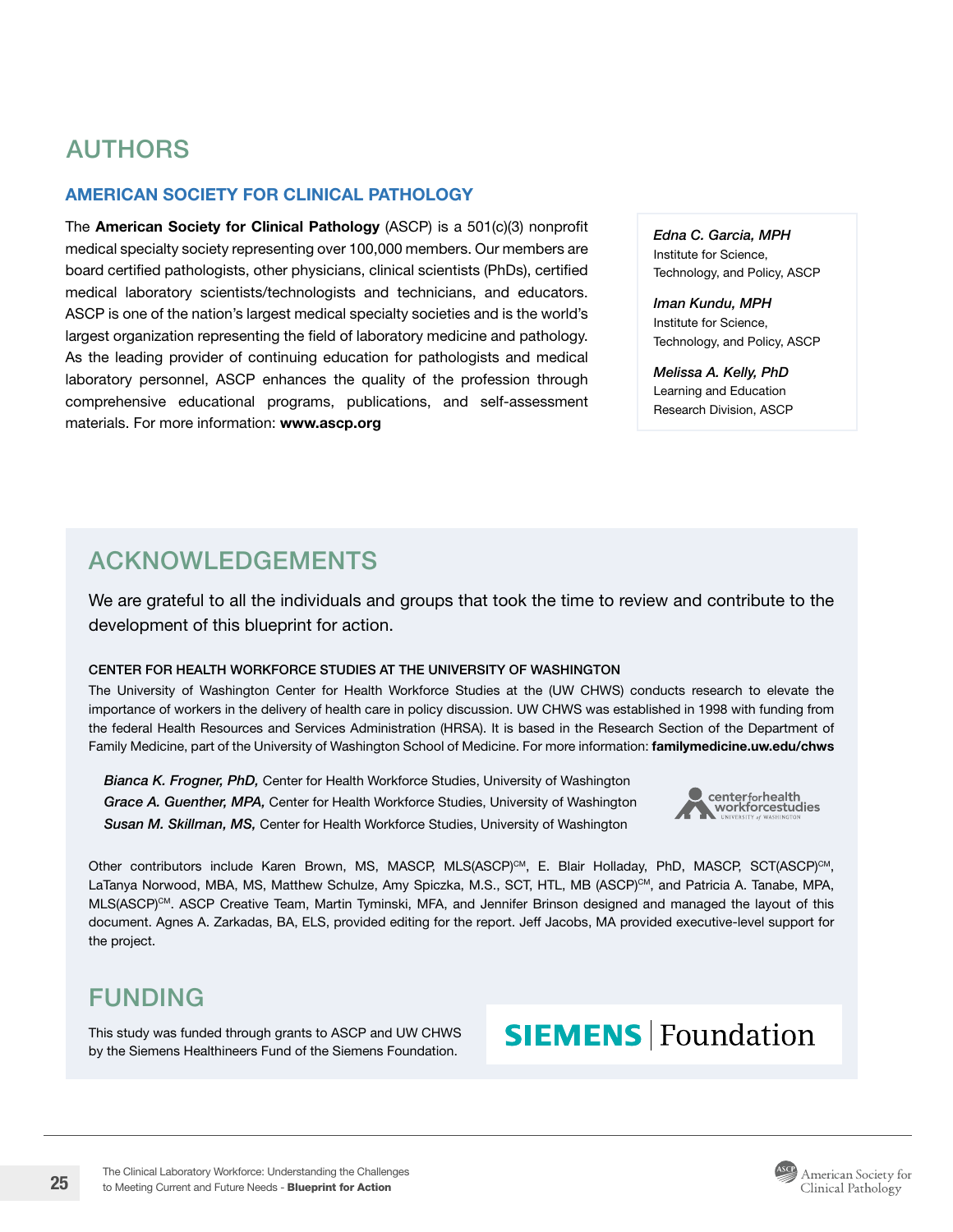# <span id="page-25-1"></span><span id="page-25-0"></span>APPENDIX A: Key Actors and Audiences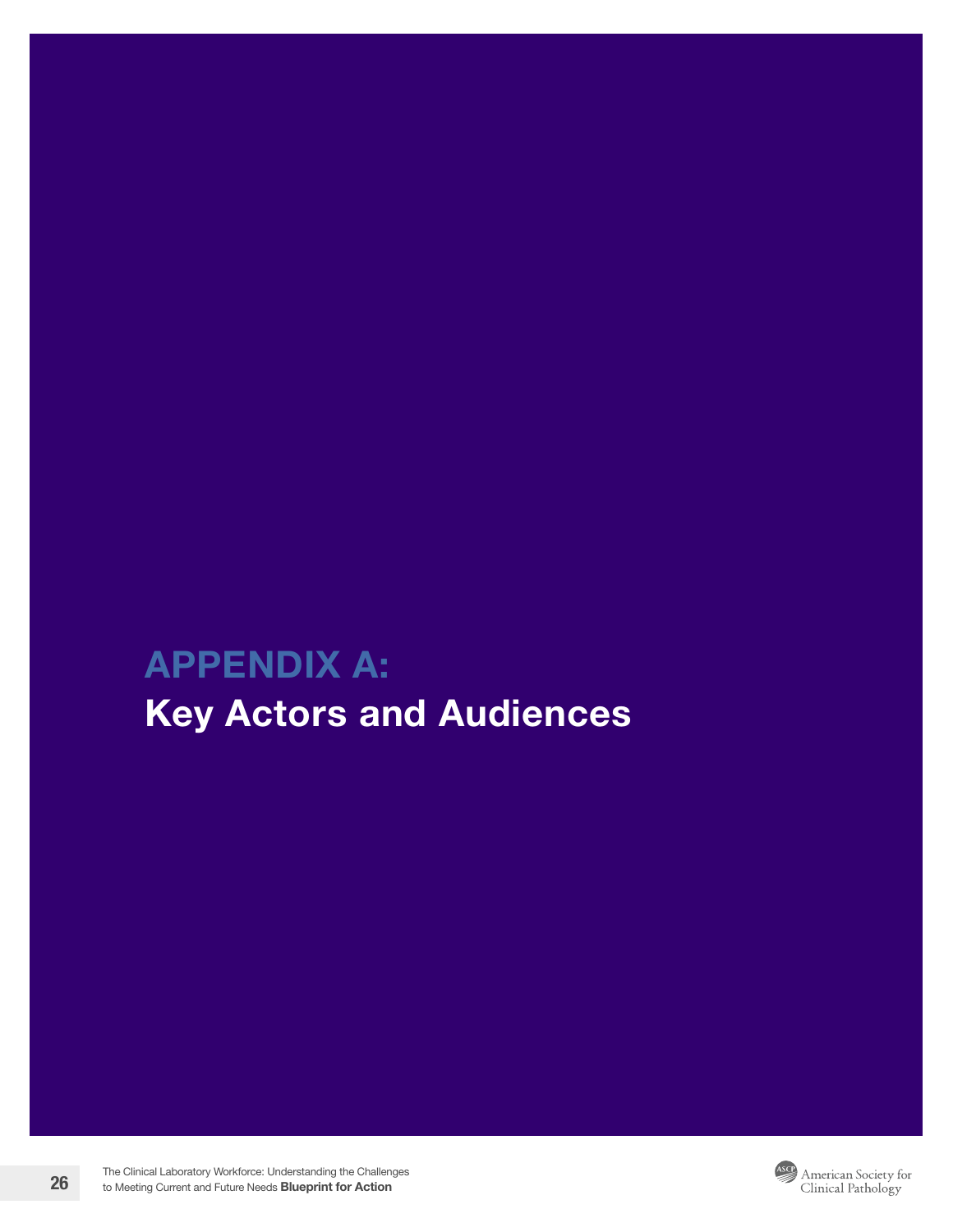- The Laboratory Community comprises laboratory employers, laboratory training programs, laboratory professionals and students, and specialty laboratory societies.
- The Laboratory (Employers) plays a key role in the workforce not only in terms of hiring laboratory personnel but also in being a key actor and agent in shaping the future of the workforce. They are important to engage as experience and opportunity providers. In the context of the blueprint, the laboratories are located in facilities such as hospitals (academic and non-academic), military facilities, blood centers, and government facilities, or they may be independent, such as reference laboratories, physician's' office laboratories, outpatient clinic laboratories, and industry. These are places where the target professions/roles (i.e. histotechnicians, MLAs, MLTs, phlebotomists, histotechnologists, and MLSs) are employed. In addition, hospital administrators and/or HR departments also fall under this category.
- Laboratory Training Programs refer to academic programs that provide accredited education in clinical laboratory sciences. In the context of the blueprint, the education and training programs focus on either a related two-year associate's degree, a certification, or occupational licensing or training for the target roles/professions (e.g., histotechnicians, MLA, MLT, phlebotomists, histotechnologists, and MLS). A list of academic laboratory training programs across the country can be found from the following accrediting bodies: [NAACLS](https://www.naacls.org/), [Accrediting Bureau of Health](https://www.abhes.org/about-us/) [Education Schools \(ABHES\)](https://www.abhes.org/about-us/), and Military.
	- Program directors are the leaders in the education and training programs who have oversight over the academic program.
- Laboratory Students refer to individuals who are enrolled in laboratory training programs.
- Laboratory Professionals are responsible for performing routine as well as highly specialized tests to diagnose and/or aid in the treatment of disease, troubleshooting (preventing and solving problems with results, specimens, or instruments), and communicating test results to the pathologist or treating health practitioner.<sup>25</sup> They cover a variety of roles and require a wide range of education and training.
- **Specialty Laboratory Societies**, which include organizations that represent different types of laboratory professions, are part of the laboratory community that works together to advance laboratory medicine and improve patient care. Examples are: American Society for Clinical Pathology (ASCP), American Association of Bioanalysts (AAB), AABB, American Association for Clinical Chemistry, Association for Molecular Pathology, Association of Genetic Technologists, American Society for Clinical Laboratory Science, American Society of Cytopathology, American Society for Microbiology, Clinical Laboratory Management Association, National Society for Histotechnology, and Philippine Association of Medical Technologists-USA (PAMET-USA).
- Professional Societies, Organizations, and/or Institutions, refer to groups that may or may not be laboratory-related but could potentially help advance the goals of the laboratory workforce initiatives, bring visibility to middle-skills opportunities, and drive social change. Examples are academic institutions such as UW CHWS; other relevant education/training programs; professional

societies such as Association of American Medical Colleges (AAMC), Clinton Foundation, Siemens Foundation, Coordinating Council on the Clinical Laboratory Workforce (CCCLW), HOSA (Future Health Professionals).<sup>11, 26-29</sup>

- Government Institutions refers to agencies that have policy influences on advocacy and activities related to laboratory workforce. Examples include U.S. Bureau of Labor Statistics (BLS), Centers for Disease Control and Prevention (CDC), Center for Medicare and Medicaid Services (CMS), Department of Education (DOE), Department of Labor (DOL), Health Resources and Services Administration (HRSA), and Office of Minority Health at the Department of Health and Human Services. States with laboratory professional licensure have boards that oversee regulations for personnel standards of those that work in the lab.
- Academic Community refers to the collective of non-laboratory institutions that may serve as the target audience for various laboratory workforce initiatives. Examples are:
	- Academic/School administrators, refer to individuals in school administration who work at a primary, secondary, or postsecondary school, either private or public. They may also work in adult education programs. They may be school principals, superintendents, or directors of specific school programs.<sup>30</sup>
	- Guidance counselors refer to school personnel who guide students (e.g., in high school and middle school) in considering career choices and selecting courses based on their interests. For example, groups include the American School Counselor Association (ASCA) and the American College Counseling Association (ACCA). 31,32
	- STEM educators are educators who teach science, technology, engineering, or mathematics.<sup>33</sup> Example groups include the National Science Teachers Association and STEM Educators Academy, which are active in the middle school and high school levels, as well as managing clubs that help shape and guide academic choices.
	- High school students, middle school students, elementary school students refer to students enrolled in grades 1 through 12.
	- Postsecondary students, refer to students who are enrolled in colleges and universities across the country.
	- Student support organizations, refer to organizations that provide resources and support to students through academic and/or professional clubs, alumni organizations, specialty groups, etc.
- Underserved Community Organizations, refer to groups, agencies, and other organizations (including health groups, employers, work force/training agencies, etc.) that would help reach priority communities. Groups like the National Skills Coalition<sup>34</sup>, Faces for the Future Coalition<sup>20</sup>, American Association of Community Colleges<sup>26</sup> and others will be explored as potential partners for executing the recommendations and tasks in the blueprint.
- Industry Influencers are organizations like the American Clinical Laboratory Association and Association of Public Health Laboratories, who work closely with ASCP on workforce, education and policy issues.
- Media includes social media, laboratory trade media, and local market business media that promote not only middle-skills opportunities, but also the program at large.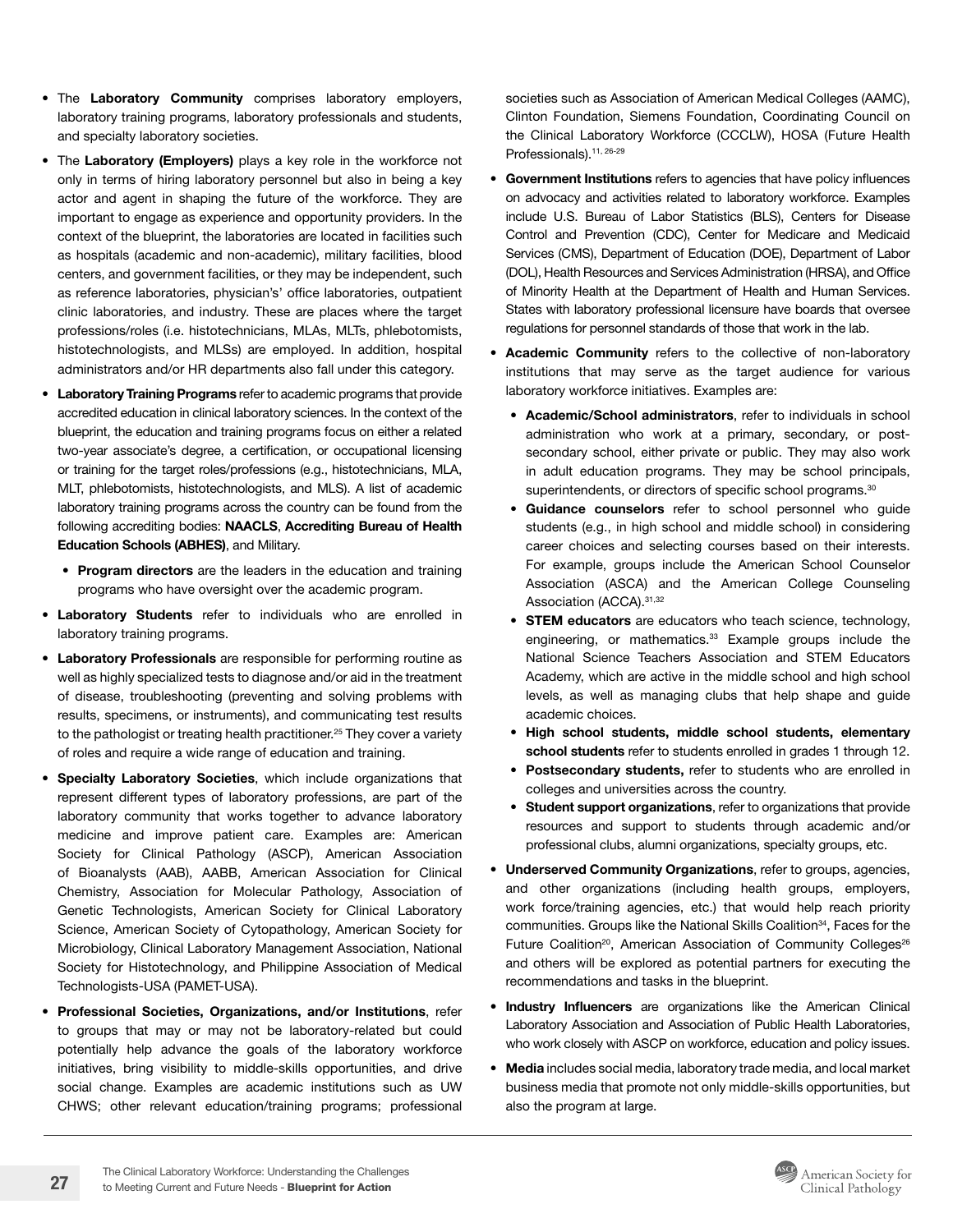

# <span id="page-27-1"></span><span id="page-27-0"></span>APPENDIX B: ASCP Career Ambassadors 2.0

The ASCP Career Ambassadors 2.0 operates as a network of laboratory professionals, pathologists, and resident members who introduce medical laboratory careers to high school and college students. Career Ambassadors help young people understand and appreciate the medical laboratory's role in patient care, and inspire them to pursue a career in the medical laboratory and pathology, while cultivating relationships in their community. ASCP offers its members opportunities to build the future workforce by providing them with tools and resources to give presentations about the profession at student groups and schools in their communities, career fairs, and STEM fairs. ASCP also asks our Career Ambassadors to host students at their laboratory for a few days so they get a chance to actually see what it is like to work in a laboratory. In addition to hosting internships, Ambassadors have the opportunity to host an event for ASCP members and nonmembers alike to learn about the Career Ambassador program.

For more information about the current program, refer to the program website: [www.ascp.org/content/get-involved/ambassadors](https://www.ascp.org/content/get-involved/ambassadors)